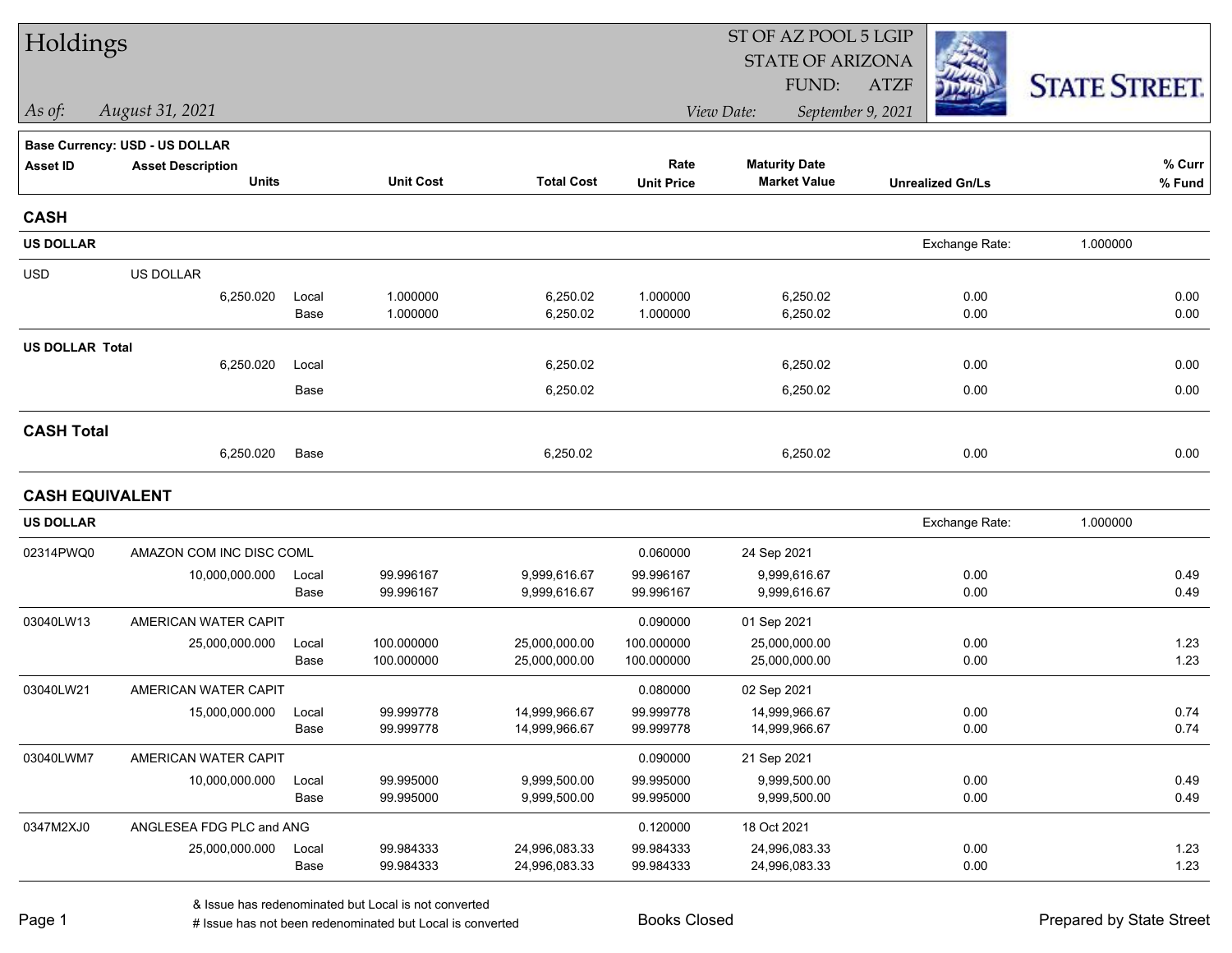| Holdings        |                                          |       |                  |                   |                   |                                             | ST OF AZ POOL 5 LGIP    |                         |                      |
|-----------------|------------------------------------------|-------|------------------|-------------------|-------------------|---------------------------------------------|-------------------------|-------------------------|----------------------|
|                 |                                          |       |                  |                   |                   |                                             | <b>STATE OF ARIZONA</b> |                         |                      |
|                 |                                          |       |                  |                   |                   | FUND:                                       | <b>ATZF</b>             |                         | <b>STATE STREET.</b> |
| $\vert$ As of:  | August 31, 2021                          |       |                  |                   |                   | View Date:                                  | September 9, 2021       |                         |                      |
|                 |                                          |       |                  |                   |                   |                                             |                         |                         |                      |
|                 | Base Currency: USD - US DOLLAR           |       |                  |                   | Rate              |                                             |                         |                         | $%$ Curr             |
| <b>Asset ID</b> | <b>Asset Description</b><br><b>Units</b> |       | <b>Unit Cost</b> | <b>Total Cost</b> | <b>Unit Price</b> | <b>Maturity Date</b><br><b>Market Value</b> |                         | <b>Unrealized Gn/Ls</b> | % Fund               |
| 0347M2YW0       | ANGLESEA FDG PLC and ANG                 |       |                  |                   | 0.110000          | 30 Nov 2021                                 |                         |                         |                      |
|                 | 25,000,000.000                           | Local | 99.972500        | 24,993,125.00     | 99.972500         | 24,993,125.00                               |                         | 0.00                    | 1.23                 |
|                 |                                          | Base  | 99.972500        | 24,993,125.00     | 99.972500         | 24,993,125.00                               |                         | 0.00                    | 1.23                 |
| 03785DXR2       | APPLE INC                                |       |                  |                   | 0.060000          | 25 Oct 2021                                 |                         |                         |                      |
|                 | 25,000,000.000                           | Local | 99.991000        | 24,997,750.00     | 99.991000         | 24,997,750.00                               |                         | 0.00                    | 1.23                 |
|                 |                                          | Base  | 99.991000        | 24,997,750.00     | 99.991000         | 24,997,750.00                               |                         | 0.00                    | 1.23                 |
| 04821TX42       | <b>ATLANTIC ASSET SECUR</b>              |       |                  |                   | 0.110000          | 04 Oct 2021                                 |                         |                         |                      |
|                 | 21,650,000.000                           | Local | 99.989917        | 21,647,816.96     | 99.989917         | 21,647,816.96                               |                         | 0.00                    | 1.06                 |
|                 |                                          | Base  | 99.989917        | 21,647,816.96     | 99.989917         | 21,647,816.96                               |                         | 0.00                    | 1.06                 |
| 04821TXK6       | <b>ATLANTIC ASSET SECUR</b>              |       |                  |                   | 0.100000          | 19 Oct 2021                                 |                         |                         |                      |
|                 | 20,000,000.000                           | Local | 99.986667        | 19,997,333.33     | 99.986667         | 19,997,333.33                               |                         | 0.00                    | 0.98                 |
|                 |                                          | Base  | 99.986667        | 19,997,333.33     | 99.986667         | 19,997,333.33                               |                         | 0.00                    | 0.98                 |
| 04821TYC3       | <b>ATLANTIC ASSET SECUR</b>              |       |                  |                   | 0.120000          | 12 Nov 2021                                 |                         |                         |                      |
|                 | 7,000,000.000                            | Local | 99.976000        | 6,998,320.00      | 99.976000         | 6,998,320.00                                |                         | 0.00                    | 0.34                 |
|                 |                                          | Base  | 99.976000        | 6,998,320.00      | 99.976000         | 6,998,320.00                                |                         | 0.00                    | 0.34                 |
| 05253AW14       | <b>AUST &amp; NEW ZEA</b>                |       |                  |                   | 0.130000          | 01 Sep 2021                                 |                         |                         |                      |
|                 | 25,000,000.000                           | Local | 100.000000       | 25,000,000.00     | 100.000000        | 25,000,000.00                               |                         | 0.00                    | 1.23                 |
|                 |                                          | Base  | 100.000000       | 25,000,000.00     | 100.000000        | 25,000,000.00                               |                         | 0.00                    | 1.23                 |
| 05253AW22       | <b>AUST &amp; NEW ZEA</b>                |       |                  |                   | 0.070000          | 02 Sep 2021                                 |                         |                         |                      |
|                 | 5,000,000.000                            | Local | 99.999806        | 4,999,990.28      | 99.999806         | 4,999,990.28                                |                         | 0.00                    | 0.25                 |
|                 |                                          | Base  | 99.999806        | 4,999,990.28      | 99.999806         | 4,999,990.28                                |                         | 0.00                    | 0.25                 |
| 05253CA48       | <b>AUST &amp; NEW ZEA</b>                |       |                  |                   | 0.120000          | 04 Jan 2022                                 |                         |                         |                      |
|                 | 15,000,000.000                           | Local | 99.958333        | 14,993,750.00     | 99.958333         | 14,993,750.00                               |                         | 0.00                    | 0.74                 |
|                 |                                          | Base  | 99.958333        | 14,993,750.00     | 99.958333         | 14,993,750.00                               |                         | 0.00                    | 0.74                 |
| 05253CC12       | <b>AUST &amp; NEW ZEA</b>                |       |                  |                   | 0.200000          | 01 Mar 2022                                 |                         |                         |                      |
|                 | 10,000,000.000                           | Local | 99.899444        | 9,989,944.44      | 99.899444         | 9,989,944.44                                |                         | 0.00                    | 0.49                 |
|                 |                                          | Base  | 99.899444        | 9,989,944.44      | 99.899444         | 9,989,944.44                                |                         | 0.00                    | 0.49                 |
| 06367CFG7       | <b>BANK OF MONTREAL-</b>                 |       |                  |                   | 0.220000          | 18 May 2022                                 |                         |                         |                      |
|                 | 15,000,000.000                           | Local | 100.000000       | 15,000,000.00     | 100.000000        | 15,000,000.00                               |                         | 0.00                    | 0.74                 |
|                 |                                          | Base  | 100.000000       | 15,000,000.00     | 100.000000        | 15,000,000.00                               |                         | 0.00                    | 0.74                 |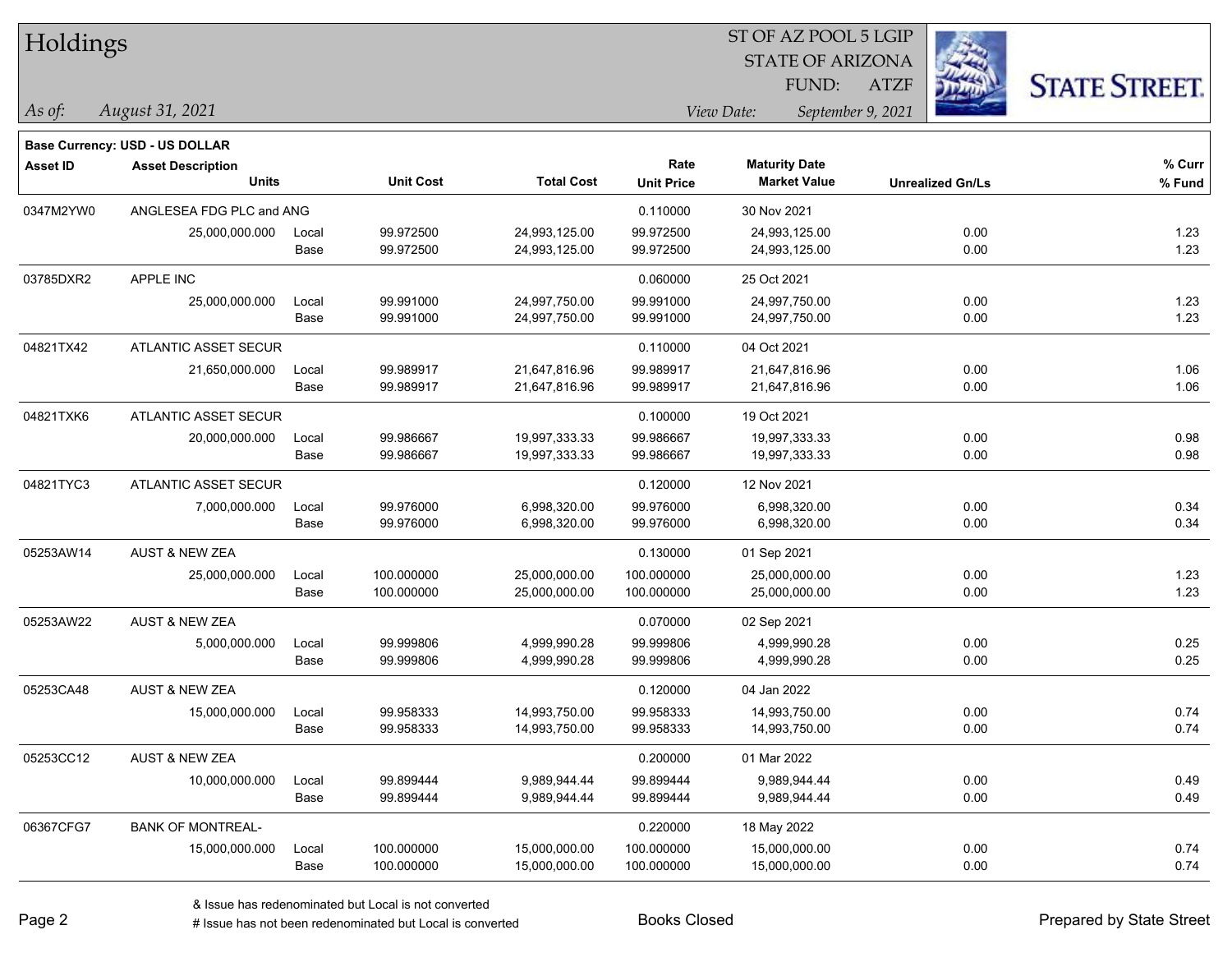| Holdings |  |
|----------|--|
|----------|--|

### STATE OF ARIZONA ATZF ST OF AZ POOL 5 LGIP FUND:



**Base Currency: USD - US DOLLAR**

*August 31, 2021 As of: View Date: September 9, 2021*

| <b>Asset ID</b> | <b>Asset Description</b><br><b>Units</b> |       | <b>Unit Cost</b> | <b>Total Cost</b> | Rate<br><b>Unit Price</b> | <b>Maturity Date</b><br><b>Market Value</b> | <b>Unrealized Gn/Ls</b> | % Curr<br>% Fund |
|-----------------|------------------------------------------|-------|------------------|-------------------|---------------------------|---------------------------------------------|-------------------------|------------------|
| 06367CJQ1       | <b>BANK OF MONTREAL-</b>                 |       |                  |                   | 0.200000                  | 02 Sep 2022                                 |                         |                  |
|                 | 10,000,000.000                           | Local | 100.000000       | 10,000,000.00     | 100.000000                | 10,000,000.00                               | 0.00                    | 0.49             |
|                 |                                          | Base  | 100.000000       | 10,000,000.00     | 100.000000                | 10,000,000.00                               | 0.00                    | 0.49             |
| 06417MPH2       | <b>BANK OF NOVA SCOTIA</b>               |       |                  |                   | 0.230000                  | 11 May 2022                                 |                         |                  |
|                 | 10,000,000.000                           | Local | 100.007009       | 10,000,700.89     | 100.007009                | 10,000,700.89                               | 0.00                    | 0.49             |
|                 |                                          | Base  | 100.007009       | 10,000,700.89     | 100.007009                | 10,000,700.89                               | 0.00                    | 0.49             |
| 06417MQC2       | <b>BANK OF NOVA SCOTIA</b>               |       |                  |                   | 0.210000                  | 07 Jun 2022                                 |                         |                  |
|                 | 10,000,000.000                           | Local | 100.000000       | 10,000,000.00     | 100.000000                | 10,000,000.00                               | 0.00                    | 0.49             |
|                 |                                          | Base  | 100.000000       | 10,000,000.00     | 100.000000                | 10,000,000.00                               | 0.00                    | 0.49             |
| 07010JWV9       | <b>BASIN ELEC PWR COOP</b>               |       |                  |                   | 0.100000                  | 29 Sep 2021                                 |                         |                  |
|                 | 10,000,000.000                           | Local | 99.992222        | 9,999,222.20      | 99.992222                 | 9,999,222.20                                | 0.00                    | 0.49             |
|                 |                                          | Base  | 99.992222        | 9,999,222.20      | 99.992222                 | 9,999,222.20                                | 0.00                    | 0.49             |
| 07644AZ72       | BEDFORD ROW FDG CORP                     |       |                  |                   | 0.140000                  | 07 Dec 2021                                 |                         |                  |
|                 | 10,000,000.000                           | Local | 99.962278        | 9,996,227.78      | 99.962278                 | 9,996,227.78                                | 0.00                    | 0.49             |
|                 |                                          | Base  | 99.962278        | 9,996,227.78      | 99.962278                 | 9,996,227.78                                | 0.00                    | 0.49             |
| 07644BA36       | BEDFORD ROW FDG CORP                     |       |                  |                   | 0.210000                  | 03 Jan 2022                                 |                         |                  |
|                 | 5,000,000.000                            | Local | 99.927667        | 4,996,383.33      | 99.927667                 | 4,996,383.33                                | 0.00                    | 0.25             |
|                 |                                          | Base  | 99.927667        | 4,996,383.33      | 99.927667                 | 4,996,383.33                                | 0.00                    | 0.25             |
| 07644BBA9       | BEDFORD ROW FDG CORP                     |       |                  |                   | 0.120000                  | 10 Feb 2022                                 |                         |                  |
|                 | 25,000,000.000                           | Local | 99.946000        | 24,986,500.00     | 99.946000                 | 24,986,500.00                               | 0.00                    | 1.23             |
|                 |                                          | Base  | 99.946000        | 24,986,500.00     | 99.946000                 | 24,986,500.00                               | 0.00                    | 1.23             |
| 07645RCS3       | BEDFORD ROW FDG CORP                     |       |                  |                   | 0.184500                  | 20 Sep 2021                                 |                         |                  |
|                 | 10,000,000.000                           | Local | 100.000000       | 10,000,000.00     | 100.000000                | 10,000,000.00                               | 0.00                    | 0.49             |
|                 |                                          | Base  | 100.000000       | 10,000,000.00     | 100.000000                | 10,000,000.00                               | 0.00                    | 0.49             |
| 13606CSH8       | <b>CANADIAN IMPERIAL BK</b>              |       |                  |                   | 0.240000                  | 04 May 2022                                 |                         |                  |
|                 | 10,000,000.000                           | Local | 100.000000       | 10,000,000.00     | 100.000000                | 10,000,000.00                               | 0.00                    | 0.49             |
|                 |                                          | Base  | 100.000000       | 10,000,000.00     | 100.000000                | 10,000,000.00                               | 0.00                    | 0.49             |
| 13606CV50       | CANADIAN IMPERIAL BK                     |       |                  |                   | 0.070000                  | 03 Sep 2021                                 |                         |                  |
|                 | 25,000,000.000                           | Local | 100.000000       | 25,000,000.00     | 100.000000                | 25,000,000.00                               | 0.00                    | 1.23             |
|                 |                                          | Base  | 100.000000       | 25,000,000.00     | 100.000000                | 25,000,000.00                               | 0.00                    | 1.23             |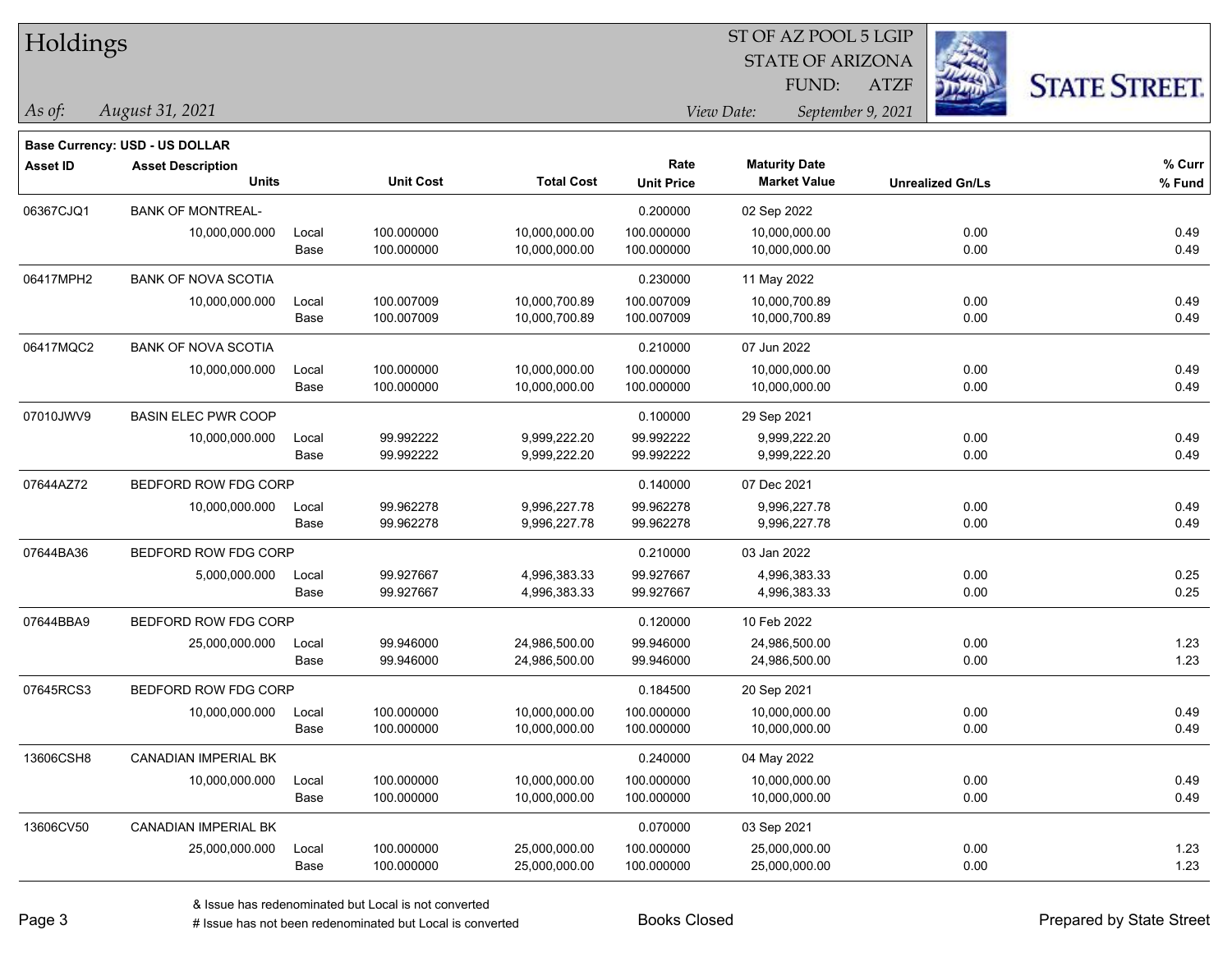| Holdings  |                                       |       |                  |                   | ST OF AZ POOL 5 LGIP |                                 |                         |                      |  |  |
|-----------|---------------------------------------|-------|------------------|-------------------|----------------------|---------------------------------|-------------------------|----------------------|--|--|
|           |                                       |       |                  |                   |                      | <b>STATE OF ARIZONA</b>         | $\mathbb{Z}$            |                      |  |  |
|           |                                       |       |                  |                   |                      | FUND:                           | <b>ATZF</b>             | <b>STATE STREET.</b> |  |  |
| As of:    | August 31, 2021                       |       |                  |                   |                      | View Date:<br>September 9, 2021 |                         |                      |  |  |
|           | <b>Base Currency: USD - US DOLLAR</b> |       |                  |                   |                      |                                 |                         |                      |  |  |
| Asset ID  | <b>Asset Description</b>              |       |                  |                   | Rate                 | <b>Maturity Date</b>            |                         | % Curr               |  |  |
|           | <b>Units</b>                          |       | <b>Unit Cost</b> | <b>Total Cost</b> | <b>Unit Price</b>    | <b>Market Value</b>             | <b>Unrealized Gn/Ls</b> | % Fund               |  |  |
| 13738JW97 | CAN AST + CAN LTD JT                  |       |                  |                   | 0.090000             | 09 Sep 2021                     |                         |                      |  |  |
|           | 15,000,000.000                        | Local | 99.998000        | 14,999,700.00     | 99.998000            | 14,999,700.00                   | 0.00                    | 0.74                 |  |  |
|           |                                       | Base  | 99.998000        | 14,999,700.00     | 99.998000            | 14,999,700.00                   | 0.00                    | 0.74                 |  |  |
| 13738JWE6 | CAN AST + CAN LTD JT                  |       |                  |                   | 0.080000             | 14 Sep 2021                     |                         |                      |  |  |
|           | 5,000,000.000                         | Local | 99.997111        | 4,999,855.56      | 99.997111            | 4,999,855.56                    | 0.00                    | 0.25                 |  |  |
|           |                                       | Base  | 99.997111        | 4,999,855.56      | 99.997111            | 4,999,855.56                    | 0.00                    | 0.25                 |  |  |
| 13738JWN6 | CAN AST + CAN LTD JT                  |       |                  |                   | 0.100000             | 22 Sep 2021                     |                         |                      |  |  |
|           | 20,000,000.000                        | Local | 99.994167        | 19,998,833.33     | 99.994167            | 19,998,833.33                   | 0.00                    | 0.98                 |  |  |
|           |                                       | Base  | 99.994167        | 19,998,833.33     | 99.994167            | 19,998,833.33                   | 0.00                    | 0.98                 |  |  |
| 13738JWN6 | CAN AST + CAN LTD JT                  |       |                  |                   | 0.110000             | 22 Sep 2021                     |                         |                      |  |  |
|           | 2,000,000.000                         | Local | 99.993584        | 1,999,871.67      | 99.993584            | 1,999,871.67                    | 0.00                    | 0.10                 |  |  |
|           |                                       | Base  | 99.993584        | 1,999,871.67      | 99.993584            | 1,999,871.67                    | 0.00                    | 0.10                 |  |  |
| 15060XYF3 | CEDAR SPRING CPTL CO                  |       |                  |                   | 0.120000             | 15 Nov 2021                     |                         |                      |  |  |
|           | 25,000,000.000                        | Local | 99.975000        | 24,993,750.00     | 99.975000            | 24,993,750.00                   | 0.00                    | 1.23                 |  |  |
|           |                                       | Base  | 99.975000        | 24,993,750.00     | 99.975000            | 24,993,750.00                   | 0.00                    | 1.23                 |  |  |
| 15963TWA3 | <b>CHARIOT FNDG LLC</b>               |       |                  |                   | 0.080000             | 10 Sep 2021                     |                         |                      |  |  |
|           | 20,000,000.000                        | Local | 99.998000        | 19,999,600.00     | 99.998000            | 19,999,600.00                   | 0.00                    | 0.98                 |  |  |
|           |                                       | Base  | 99.998000        | 19,999,600.00     | 99.998000            | 19,999,600.00                   | 0.00                    | 0.98                 |  |  |
| 15963TX46 | CHARIOT FNDG LLC                      |       |                  |                   | 0.110000             | 04 Oct 2021                     |                         |                      |  |  |
|           | 15,000,000.000                        | Local | 99.989917        | 14,998,487.50     | 99.989917            | 14,998,487.50                   | 0.00                    | 0.74                 |  |  |
|           |                                       | Base  | 99.989917        | 14,998,487.50     | 99.989917            | 14,998,487.50                   | 0.00                    | 0.74                 |  |  |
| 15963TXT1 | CHARIOT FNDG LLC                      |       |                  |                   | 0.110000             | 27 Oct 2021                     |                         |                      |  |  |
|           | 15,000,000.000                        | Local | 99.982889        | 14,997,433.33     | 99.982889            | 14,997,433.33                   | 0.00                    | 0.74                 |  |  |
|           |                                       | Base  | 99.982889        | 14,997,433.33     | 99.982889            | 14,997,433.33                   | 0.00                    | 0.74                 |  |  |
| 16677JWM4 | <b>CHEVRON CORP</b>                   |       |                  |                   | 0.050000             | 21 Sep 2021                     |                         |                      |  |  |
|           | 15,000,000.000                        | Local | 99.997222        | 14,999,583.33     | 99.997222            | 14,999,583.33                   | 0.00                    | 0.74                 |  |  |
|           |                                       | Base  | 99.997222        | 14,999,583.33     | 99.997222            | 14,999,583.33                   | 0.00                    | 0.74                 |  |  |
| 16677JWT9 | CHEVRON CORP                          |       |                  |                   | 0.070000             | 27 Sep 2021                     |                         |                      |  |  |
|           | 10,000,000.000                        | Local | 99.994945        | 9,999,494.45      | 99.994945            | 9,999,494.45                    | 0.00                    | 0.49                 |  |  |
|           |                                       | Base  | 99.994945        | 9,999,494.45      | 99.994945            | 9,999,494.45                    | 0.00                    | 0.49                 |  |  |

ST OF AZ POOL 5 LGIP

-

 $\overline{\phantom{0}}$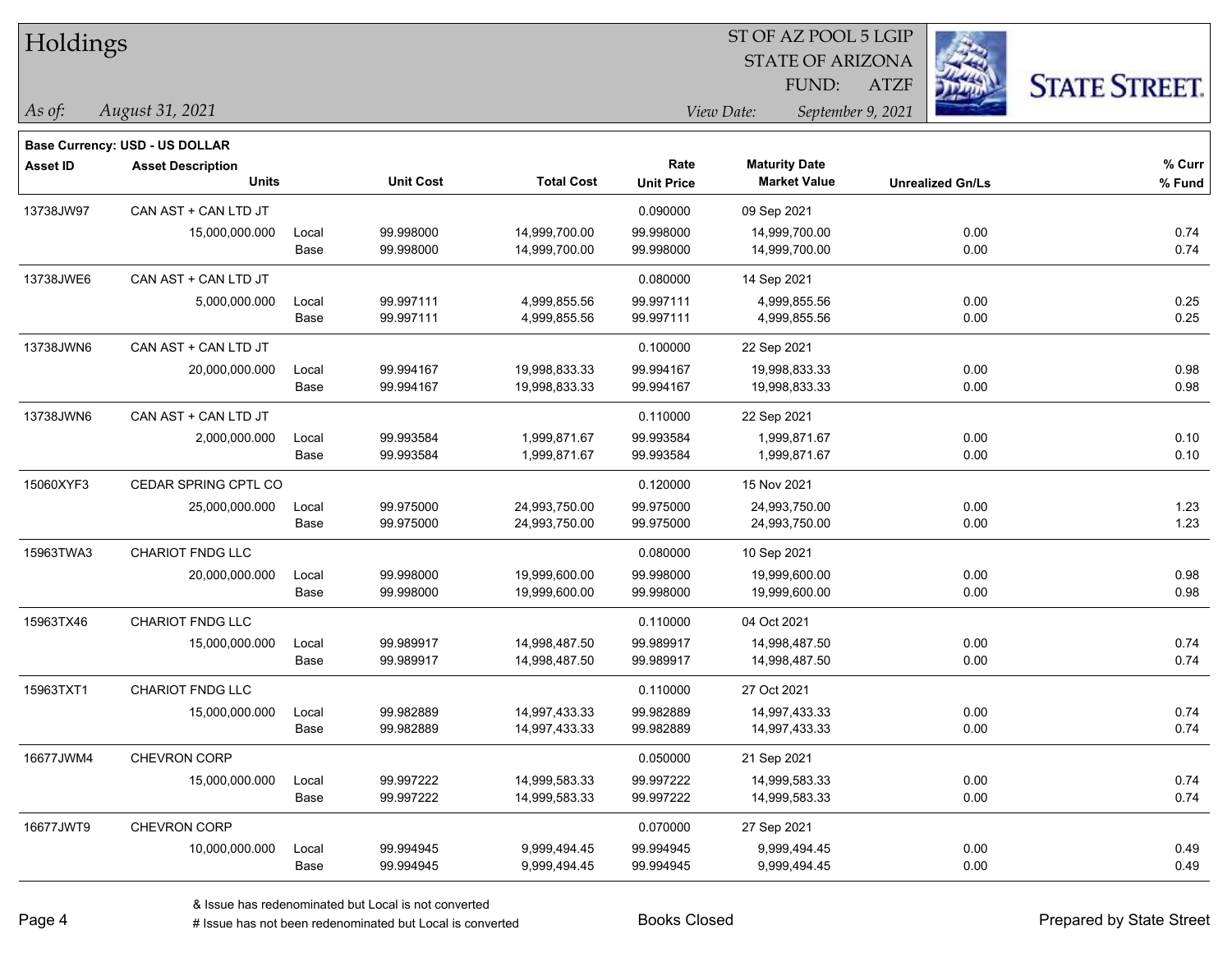| Holdings        |                                                            |       |                  |                   |                   | ST OF AZ POOL 5 LGIP    |                   |                         |                      |
|-----------------|------------------------------------------------------------|-------|------------------|-------------------|-------------------|-------------------------|-------------------|-------------------------|----------------------|
|                 |                                                            |       |                  |                   |                   | <b>STATE OF ARIZONA</b> |                   |                         |                      |
|                 |                                                            |       |                  |                   |                   | FUND:                   | <b>ATZF</b>       |                         | <b>STATE STREET.</b> |
| As of:          | August 31, 2021                                            |       |                  |                   |                   | View Date:              | September 9, 2021 |                         |                      |
|                 |                                                            |       |                  |                   |                   |                         |                   |                         |                      |
| <b>Asset ID</b> | Base Currency: USD - US DOLLAR<br><b>Asset Description</b> |       |                  |                   | Rate              | <b>Maturity Date</b>    |                   |                         | % Curr               |
|                 | <b>Units</b>                                               |       | <b>Unit Cost</b> | <b>Total Cost</b> | <b>Unit Price</b> | <b>Market Value</b>     |                   | <b>Unrealized Gn/Ls</b> | % Fund               |
| 16677JXV3       | CHEVRON CORP                                               |       |                  |                   | 0.160000          | 29 Oct 2021             |                   |                         |                      |
|                 | 10,000,000.000                                             | Local | 99.974222        | 9,997,422.22      | 99.974222         | 9,997,422.22            |                   | 0.00                    | 0.49                 |
|                 |                                                            | Base  | 99.974222        | 9,997,422.22      | 99.974222         | 9,997,422.22            |                   | 0.00                    | 0.49                 |
| 19121BH10       | COCA-COLA COMPANY                                          |       |                  |                   | 0.120000          | 01 Aug 2022             |                   |                         |                      |
|                 | 15,000,000.000                                             | Local | 99.888667        | 14,983,300.00     | 99.888667         | 14,983,300.00           |                   | 0.00                    | 0.73                 |
|                 |                                                            | Base  | 99.888667        | 14,983,300.00     | 99.888667         | 14,983,300.00           |                   | 0.00                    | 0.73                 |
| 2063C0Y14       | CONCORD MIN CPTL CO                                        |       |                  |                   | 0.120000          | 01 Nov 2021             |                   |                         |                      |
|                 | 25,000,000.000                                             | Local | 99.979667        | 24,994,916.67     | 99.979667         | 24,994,916.67           |                   | 0.00                    | 1.23                 |
|                 |                                                            | Base  | 99.979667        | 24,994,916.67     | 99.979667         | 24,994,916.67           |                   | 0.00                    | 1.23                 |
| 2063C0YA4       | CONCORD MIN CPTL CO                                        |       |                  |                   | 0.120000          | 10 Nov 2021             |                   |                         |                      |
|                 | 25,000,000.000                                             | Local | 99.976667        | 24,994,166.67     | 99.976667         | 24,994,166.67           |                   | 0.00                    | 1.23                 |
|                 |                                                            | Base  | 99.976667        | 24,994,166.67     | 99.976667         | 24,994,166.67           |                   | 0.00                    | 1.23                 |
| 30229BAQ0       | <b>EXXON MOBIL CORP</b>                                    |       |                  |                   | 0.050000          | 24 Jan 2022             |                   |                         |                      |
|                 | 10,000,000.000                                             | Local | 99.979861        | 9,997,986.11      | 99.979861         | 9,997,986.11            |                   | 0.00                    | 0.49                 |
|                 |                                                            | Base  | 99.979861        | 9,997,986.11      | 99.979861         | 9,997,986.11            |                   | 0.00                    | 0.49                 |
| 30229BC13       | <b>EXXON MOBIL CORP</b>                                    |       |                  |                   | 0.100000          | 01 Mar 2022             |                   |                         |                      |
|                 | 15,000,000.000                                             | Local | 99.949722        | 14,992,458.34     | 99.949722         | 14,992,458.34           |                   | 0.00                    | 0.74                 |
|                 |                                                            | Base  | 99.949722        | 14,992,458.34     | 99.949722         | 14,992,458.34           |                   | 0.00                    | 0.74                 |
| 30601VWV9       | <b>FAIRWAY FINANCE CORP</b>                                |       |                  |                   | 0.180000          | 29 Sep 2021             |                   |                         |                      |
|                 | 10,000,000.000                                             | Local | 99.986000        | 9,998,600.00      | 99.986000         | 9,998,600.00            |                   | 0.00                    | 0.49                 |
|                 |                                                            | Base  | 99.986000        | 9,998,600.00      | 99.986000         | 9,998,600.00            |                   | 0.00                    | 0.49                 |
| 30601WAM1       | <b>FAIRWAY FINANCE CORP</b>                                |       |                  |                   | 0.140000          | 21 Jan 2022             |                   |                         |                      |
|                 | 10,000,000.000                                             | Local | 99.944778        | 9,994,477.77      | 99.944778         | 9,994,477.77            |                   | 0.00                    | 0.49                 |
|                 |                                                            | Base  | 99.944778        | 9,994,477.77      | 99.944778         | 9,994,477.77            |                   | 0.00                    | 0.49                 |
| 38346LYA8       | <b>GOTHAM FDG CORP</b>                                     |       |                  |                   | 0.110000          | 10 Nov 2021             |                   |                         |                      |
|                 | 10,000,000.000                                             | Local | 99.978611        | 9,997,861.11      | 99.978611         | 9,997,861.11            |                   | 0.00                    | 0.49                 |
|                 |                                                            | Base  | 99.978611        | 9,997,861.11      | 99.978611         | 9,997,861.11            |                   | 0.00                    | 0.49                 |
| 38346LYV2       | <b>GOTHAM FDG CORP</b>                                     |       |                  |                   | 0.100000          | 29 Nov 2021             |                   |                         |                      |
|                 | 20,000,000.000                                             | Local | 99.975278        | 19,995,055.56     | 99.975278         | 19,995,055.56           |                   | 0.00                    | 0.98                 |
|                 |                                                            | Base  | 99.975278        | 19,995,055.56     | 99.975278         | 19,995,055.56           |                   | 0.00                    | 0.98                 |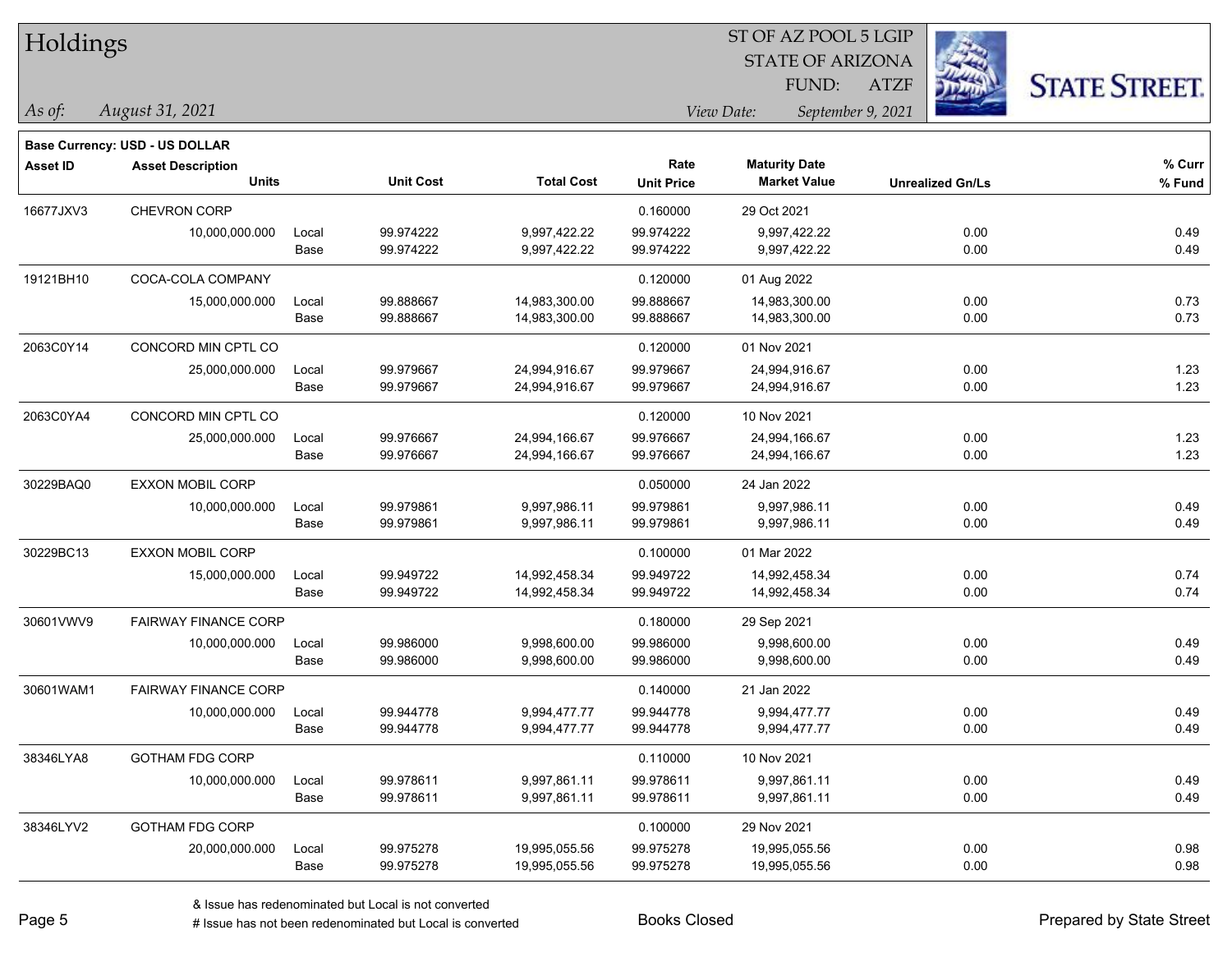| Holdings        |                                       |       |                  |                   | ST OF AZ POOL 5 LGIP |                         |                         |                      |  |  |
|-----------------|---------------------------------------|-------|------------------|-------------------|----------------------|-------------------------|-------------------------|----------------------|--|--|
|                 |                                       |       |                  |                   |                      | <b>STATE OF ARIZONA</b> |                         |                      |  |  |
|                 |                                       |       |                  |                   |                      | FUND:                   | <b>ATZF</b>             | <b>STATE STREET.</b> |  |  |
| As of:          | August 31, 2021                       |       |                  |                   |                      | View Date:              | September 9, 2021       |                      |  |  |
|                 | <b>Base Currency: USD - US DOLLAR</b> |       |                  |                   |                      |                         |                         |                      |  |  |
| <b>Asset ID</b> | <b>Asset Description</b>              |       |                  |                   | Rate                 | <b>Maturity Date</b>    |                         | % Curr               |  |  |
|                 | <b>Units</b>                          |       | <b>Unit Cost</b> | <b>Total Cost</b> | <b>Unit Price</b>    | <b>Market Value</b>     | <b>Unrealized Gn/Ls</b> | % Fund               |  |  |
| 40060WX15       | <b>GTA FDG LLC DISC</b>               |       |                  |                   | 0.110000             | 01 Oct 2021             |                         |                      |  |  |
|                 | 20,000,000.000                        | Local | 99.990833        | 19,998,166.67     | 99.990833            | 19,998,166.67           | 0.00                    | 0.98                 |  |  |
|                 |                                       | Base  | 99.990833        | 19,998,166.67     | 99.990833            | 19,998,166.67           | 0.00                    | 0.98                 |  |  |
| 40060WXE7       | <b>GTA FDG LLC DISC</b>               |       |                  |                   | 0.100000             | 14 Oct 2021             |                         |                      |  |  |
|                 | 25,000,000.000                        | Local | 99.988056        | 24,997,013.89     | 99.988056            | 24,997,013.89           | 0.00                    | 1.23                 |  |  |
|                 |                                       | Base  | 99.988056        | 24,997,013.89     | 99.988056            | 24,997,013.89           | 0.00                    | 1.23                 |  |  |
| 40060WXS6       | GTA FDG LLC DISC                      |       |                  |                   | 0.120000             | 26 Oct 2021             |                         |                      |  |  |
|                 | 10,000,000.000                        | Local | 99.981667        | 9,998,166.67      | 99.981667            | 9,998,166.67            | 0.00                    | 0.49                 |  |  |
|                 |                                       | Base  | 99.981667        | 9,998,166.67      | 99.981667            | 9,998,166.67            | 0.00                    | 0.49                 |  |  |
| 40588LW13       | <b>HALKIN FINANCE LLC USC</b>         |       |                  |                   | 0.120000             | 01 Sep 2021             |                         |                      |  |  |
|                 | 15,000,000.000                        | Local | 100.000000       | 15,000,000.00     | 100.000000           | 15,000,000.00           | 0.00                    | 0.74                 |  |  |
|                 |                                       | Base  | 100.000000       | 15,000,000.00     | 100.000000           | 15,000,000.00           | 0.00                    | 0.74                 |  |  |
| 40588LWW5       | <b>HALKIN FINANCE LLC USC</b>         |       |                  |                   | 0.110000             | 30 Sep 2021             |                         |                      |  |  |
|                 | 10,000,000.000                        | Local | 99.991139        | 9,999,113.89      | 99.991139            | 9,999,113.89            | 0.00                    | 0.49                 |  |  |
|                 |                                       | Base  | 99.991139        | 9,999,113.89      | 99.991139            | 9,999,113.89            | 0.00                    | 0.49                 |  |  |
| 40588LX46       | HALKIN FINANCE LLC USC                |       |                  |                   | 0.120000             | 04 Oct 2021             |                         |                      |  |  |
|                 | 15,000,000.000                        | Local | 99.989000        | 14,998,350.00     | 99.989000            | 14,998,350.00           | 0.00                    | 0.74                 |  |  |
|                 |                                       | Base  | 99.989000        | 14,998,350.00     | 99.989000            | 14,998,350.00           | 0.00                    | 0.74                 |  |  |
| 40588LXS3       | <b>HALKIN FINANCE LLC USC</b>         |       |                  |                   | 0.120000             | 26 Oct 2021             |                         |                      |  |  |
|                 | 10,000,000.000                        | Local | 99.981667        | 9,998,166.67      | 99.981667            | 9,998,166.67            | 0.00                    | 0.49                 |  |  |
|                 |                                       | Base  | 99.981667        | 9,998,166.67      | 99.981667            | 9,998,166.67            | 0.00                    | 0.49                 |  |  |
| 45779PX52       | <b>INSTITUTIONAL SECURED</b>          |       |                  |                   | 0.130000             | 05 Oct 2021             |                         |                      |  |  |
|                 | 6,250,000.000                         | Local | 99.987722        | 6,249,232.64      | 99.987722            | 6,249,232.64            | 0.00                    | 0.31                 |  |  |
|                 |                                       | Base  | 99.987722        | 6,249,232.64      | 99.987722            | 6,249,232.64            | 0.00                    | 0.31                 |  |  |
| 45779PX60       | INSTITUTIONAL SECURED                 |       |                  |                   | 0.150000             | 06 Oct 2021             |                         |                      |  |  |
|                 | 10,000,000.000                        | Local | 99.985417        | 9,998,541.67      | 99.985417            | 9,998,541.67            | 0.00                    | 0.49                 |  |  |
|                 |                                       | Base  | 99.985417        | 9,998,541.67      | 99.985417            | 9,998,541.67            | 0.00                    | 0.49                 |  |  |
| 4820P2W27       | JUPITER SECT CO LLC                   |       |                  |                   | 0.090000             | 02 Sep 2021             |                         |                      |  |  |
|                 | 25,000,000.000                        | Local | 99.999750        | 24,999,937.50     | 99.999750            | 24,999,937.50           | 0.00                    | 1.23                 |  |  |
|                 |                                       | Base  | 99.999750        | 24,999,937.50     | 99.999750            | 24,999,937.50           | 0.00                    | 1.23                 |  |  |

ST OF AZ POOL 5 LGIP

 $\overline{\phantom{0}}$ 

 $\overline{\phantom{0}}$ 

 $\overline{\phantom{0}}$ 

 $\overline{\phantom{0}}$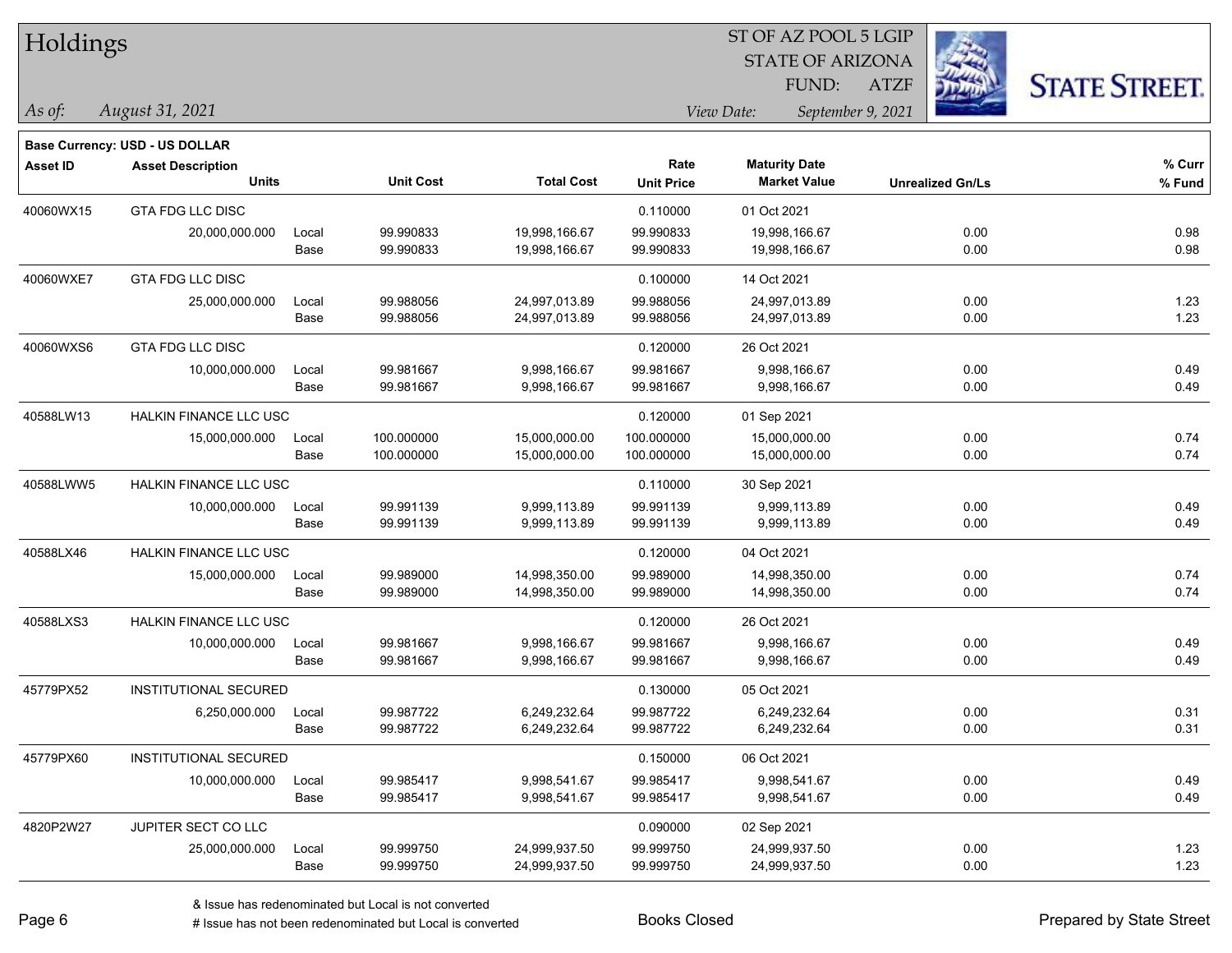| Holdings        |                                       |       |                  |                   |                   | ST OF AZ POOL 5 LGIP |                         |                         |                      |
|-----------------|---------------------------------------|-------|------------------|-------------------|-------------------|----------------------|-------------------------|-------------------------|----------------------|
|                 |                                       |       |                  |                   |                   |                      | <b>STATE OF ARIZONA</b> |                         |                      |
|                 |                                       |       |                  |                   |                   | FUND:                | <b>ATZF</b>             |                         | <b>STATE STREET.</b> |
| $\vert$ As of:  | August 31, 2021                       |       |                  |                   |                   | View Date:           | September 9, 2021       |                         |                      |
|                 | <b>Base Currency: USD - US DOLLAR</b> |       |                  |                   |                   |                      |                         |                         |                      |
| <b>Asset ID</b> | <b>Asset Description</b>              |       |                  |                   | Rate              | <b>Maturity Date</b> |                         |                         | $%$ Curr             |
|                 | <b>Units</b>                          |       | <b>Unit Cost</b> | <b>Total Cost</b> | <b>Unit Price</b> | <b>Market Value</b>  |                         | <b>Unrealized Gn/Ls</b> | % Fund               |
| 4820P2XK6       | JUPITER SECT CO LLC                   |       |                  |                   | 0.100000          | 19 Oct 2021          |                         |                         |                      |
|                 | 25,000,000.000                        | Local | 99.986667        | 24,996,666.67     | 99.986667         | 24,996,666.67        |                         | 0.00                    | 1.23                 |
|                 |                                       | Base  | 99.986667        | 24,996,666.67     | 99.986667         | 24,996,666.67        |                         | 0.00                    | 1.23                 |
| 52953AWA9       | <b>LEXINGTN PKR CAP CO LL</b>         |       |                  |                   | 0.100000          | 10 Sep 2021          |                         |                         |                      |
|                 | 14,850,000.000                        | Local | 99.997500        | 14,849,628.75     | 99.997500         | 14,849,628.75        |                         | 0.00                    | 0.73                 |
|                 |                                       | Base  | 99.997500        | 14,849,628.75     | 99.997500         | 14,849,628.75        |                         | 0.00                    | 0.73                 |
| 52953AXF7       | <b>LEXINGTN PKR CAP CO LL</b>         |       |                  |                   | 0.120000          | 15 Oct 2021          |                         |                         |                      |
|                 | 10,000,000.000                        | Local | 99.985333        | 9,998,533.33      | 99.985333         | 9,998,533.33         |                         | 0.00                    | 0.49                 |
|                 |                                       | Base  | 99.985333        | 9,998,533.33      | 99.985333         | 9,998,533.33         |                         | 0.00                    | 0.49                 |
| 52953AXJ9       | LEXINGTN PKR CAP CO LL                |       |                  |                   | 0.120000          | 18 Oct 2021          |                         |                         |                      |
|                 | 10,000,000.000                        | Local | 99.984333        | 9,998,433.33      | 99.984333         | 9,998,433.33         |                         | 0.00                    | 0.49                 |
|                 |                                       | Base  | 99.984333        | 9,998,433.33      | 99.984333         | 9,998,433.33         |                         | 0.00                    | 0.49                 |
| 52953AXJ9       | LEXINGTN PKR CAP CO LL                |       |                  |                   | 0.130000          | 18 Oct 2021          |                         |                         |                      |
|                 | 4,468,000.000                         | Local | 99.983028        | 4,467,241.68      | 99.983028         | 4,467,241.68         |                         | 0.00                    | 0.22                 |
|                 |                                       | Base  | 99.983028        | 4,467,241.68      | 99.983028         | 4,467,241.68         |                         | 0.00                    | 0.22                 |
| 53127TW74       | <b>LIBERTY FUNDING LLC</b>            |       |                  |                   | 0.070000          | 07 Sep 2021          |                         |                         |                      |
|                 | 25,000,000.000                        | Local | 99.998833        | 24,999,708.33     | 99.998833         | 24,999,708.33        |                         | 0.00                    | 1.23                 |
|                 |                                       | Base  | 99.998833        | 24,999,708.33     | 99.998833         | 24,999,708.33        |                         | 0.00                    | 1.23                 |
| 53127TX65       | <b>LIBERTY FUNDING LLC</b>            |       |                  |                   | 0.100000          | 06 Oct 2021          |                         |                         |                      |
|                 | 25,000,000.000                        | Local | 99.990278        | 24,997,569.45     | 99.990278         | 24,997,569.45        |                         | 0.00                    | 1.23                 |
|                 |                                       | Base  | 99.990278        | 24,997,569.45     | 99.990278         | 24,997,569.45        |                         | 0.00                    | 1.23                 |
| 56274LXU3       | <b>MANHATTAN ASSET FDG.</b>           |       |                  |                   | 0.100000          | 28 Oct 2021          |                         |                         |                      |
|                 | 15,000,000.000                        | Local | 99.984167        | 14,997,625.00     | 99.984167         | 14,997,625.00        |                         | 0.00                    | 0.74                 |
|                 |                                       | Base  | 99.984167        | 14,997,625.00     | 99.984167         | 14,997,625.00        |                         | 0.00                    | 0.74                 |
| 56274LYW8       | MANHATTAN ASSET FDG.                  |       |                  |                   | 0.200000          | 30 Nov 2021          |                         |                         |                      |
|                 | 10,000,000.000                        | Local | 99.950000        | 9,995,000.00      | 99.950000         | 9,995,000.00         |                         | 0.00                    | 0.49                 |
|                 |                                       | Base  | 99.950000        | 9,995,000.00      | 99.950000         | 9,995,000.00         |                         | 0.00                    | 0.49                 |
| 56274MA69       | <b>MANHATTAN ASSET FDG.</b>           |       |                  |                   | 0.140000          | 06 Jan 2022          |                         |                         |                      |

& Issue has redenominated but Local is not converted

Page 7

# Issue has not been redenominated but Local is converted Books Closed Prepared by State Street

15,000,000.000 Local 99.950611 14,992,591.67 99.950611 14,992,591.67 0.00 0.74

Base 99.950611 14,992,591.67 99.950611 14,992,591.67 0.00 0.74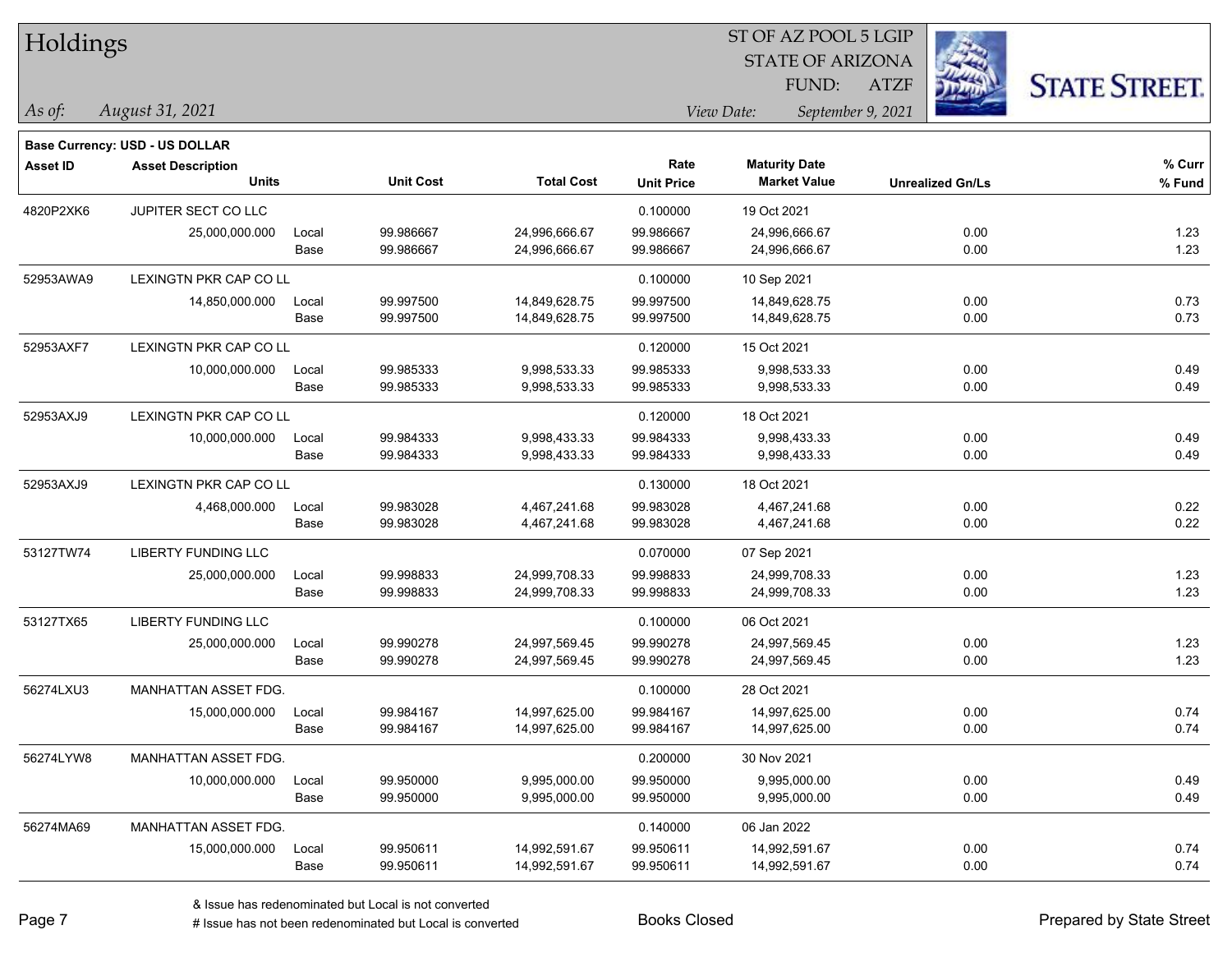| Holdings        |                                       |       |                  |                   | 51 OF AZ POOL 5 LGIP |                                 |                         |                     |  |  |  |
|-----------------|---------------------------------------|-------|------------------|-------------------|----------------------|---------------------------------|-------------------------|---------------------|--|--|--|
|                 |                                       |       |                  |                   |                      | <b>STATE OF ARIZONA</b>         |                         |                     |  |  |  |
|                 |                                       |       |                  |                   |                      | FUND:                           | <b>ATZF</b>             | <b>STATE STREET</b> |  |  |  |
| As of:          | August 31, 2021                       |       |                  |                   |                      | View Date:<br>September 9, 2021 |                         |                     |  |  |  |
|                 | <b>Base Currency: USD - US DOLLAR</b> |       |                  |                   |                      |                                 |                         |                     |  |  |  |
| <b>Asset ID</b> | <b>Asset Description</b>              |       |                  |                   | Rate                 | <b>Maturity Date</b>            |                         | % Curr              |  |  |  |
|                 | <b>Units</b>                          |       | <b>Unit Cost</b> | <b>Total Cost</b> | <b>Unit Price</b>    | <b>Market Value</b>             | <b>Unrealized Gn/Ls</b> | % Fund              |  |  |  |
| 57576JWD0       | MASSACHUSETTS MUT LIFE INS CO         |       |                  |                   | 0.060000             | 13 Sep 2021                     |                         |                     |  |  |  |
|                 | 25,000,000.000                        | Local | 99.998000        | 24,999,500.00     | 99.998000            | 24,999,500.00                   | 0.00                    | 1.23                |  |  |  |
|                 |                                       | Base  | 99.998000        | 24,999,500.00     | 99.998000            | 24,999,500.00                   | 0.00                    | 1.23                |  |  |  |
| 57576JX56       | MASSACHUSETTS MUT LIFE INS CO         |       |                  |                   | 0.100000             | 05 Oct 2021                     |                         |                     |  |  |  |
|                 | 25,000,000.000                        | Local | 99.990556        | 24,997,638.89     | 99.990556            | 24,997,638.89                   | 0.00                    | 1.23                |  |  |  |
|                 |                                       | Base  | 99.990556        | 24,997,638.89     | 99.990556            | 24,997,638.89                   | 0.00                    | 1.23                |  |  |  |
| 59157TWT6       | METLIFE SHORT TERM FDG                |       |                  |                   | 0.060000             | 27 Sep 2021                     |                         |                     |  |  |  |
|                 | 10,000,000.000                        | Local | 99.995667        | 9,999,566.67      | 99.995667            | 9,999,566.67                    | 0.00                    | 0.49                |  |  |  |
|                 |                                       | Base  | 99.995667        | 9,999,566.67      | 99.995667            | 9,999,566.67                    | 0.00                    | 0.49                |  |  |  |
| 59157TXU2       | METLIFE SHORT TERM FDG                |       |                  |                   | 0.140000             | 28 Oct 2021                     |                         |                     |  |  |  |
|                 | 10,000,000.000                        | Local | 99.977833        | 9,997,783.33      | 99.977833            | 9,997,783.33                    | 0.00                    | 0.49                |  |  |  |
|                 |                                       | Base  | 99.977833        | 9,997,783.33      | 99.977833            | 9,997,783.33                    | 0.00                    | 0.49                |  |  |  |
| 59157TZD8       | METLIFE SHORT TERM FDG                |       |                  |                   | 0.090000             | 13 Dec 2021                     |                         |                     |  |  |  |
|                 | 15,000,000.000                        | Local | 99.974250        | 14,996,137.50     | 99.974250            | 14,996,137.50                   | 0.00                    | 0.74                |  |  |  |
|                 |                                       | Base  | 99.974250        | 14,996,137.50     | 99.974250            | 14,996,137.50                   | 0.00                    | 0.74                |  |  |  |
| 59157UAM2       | METLIFE SHORT TERM FDG                |       |                  |                   | 0.120000             | 21 Jan 2022                     |                         |                     |  |  |  |
|                 | 15,000,000.000                        | Local | 99.952667        | 14,992,900.00     | 99.952667            | 14,992,900.00                   | 0.00                    | 0.74                |  |  |  |
|                 |                                       | Base  | 99.952667        | 14,992,900.00     | 99.952667            | 14,992,900.00                   | 0.00                    | 0.74                |  |  |  |
| 62455AWE3       | <b>MOUNTCLIFF</b>                     |       |                  |                   | 0.110000             | 14 Sep 2021                     |                         |                     |  |  |  |
|                 | 2,500,000.000                         | Local | 99.996028        | 2,499,900.70      | 99.996028            | 2,499,900.70                    | 0.00                    | 0.12                |  |  |  |
|                 |                                       | Base  | 99.996028        | 2,499,900.70      | 99.996028            | 2,499,900.70                    | 0.00                    | 0.12                |  |  |  |
| 62455AXC6       | <b>MOUNTCLIFF</b>                     |       |                  |                   | 0.140000             | 12 Oct 2021                     |                         |                     |  |  |  |
|                 | 15,000,000.000                        | Local | 99.984056        | 14,997,608.33     | 99.984056            | 14,997,608.33                   | 0.00                    | 0.74                |  |  |  |
|                 |                                       | Base  | 99.984056        | 14,997,608.33     | 99.984056            | 14,997,608.33                   | 0.00                    | 0.74                |  |  |  |
| 62455AY19       | <b>MOUNTCLIFF</b>                     |       |                  |                   | 0.150000             | 01 Nov 2021                     |                         |                     |  |  |  |
|                 | 19,400,000.000                        | Local | 99.974583        | 19,395,069.17     | 99.974583            | 19,395,069.17                   | 0.00                    | 0.95                |  |  |  |
|                 |                                       | Base  | 99.974583        | 19,395,069.17     | 99.974583            | 19,395,069.17                   | 0.00                    | 0.95                |  |  |  |
| 63307LWQ0       | NATIONAL BK OF CANAD                  |       |                  |                   | 0.090000             | 24 Sep 2021                     |                         |                     |  |  |  |
|                 | 10,000,000.000                        | Local | 99.994250        | 9,999,425.00      | 99.994250            | 9,999,425.00                    | 0.00                    | 0.49                |  |  |  |
|                 |                                       | Base  | 99.994250        | 9,999,425.00      | 99.994250            | 9,999,425.00                    | 0.00                    | 0.49                |  |  |  |

 $ST$  OF AZ POOL 5 LGIP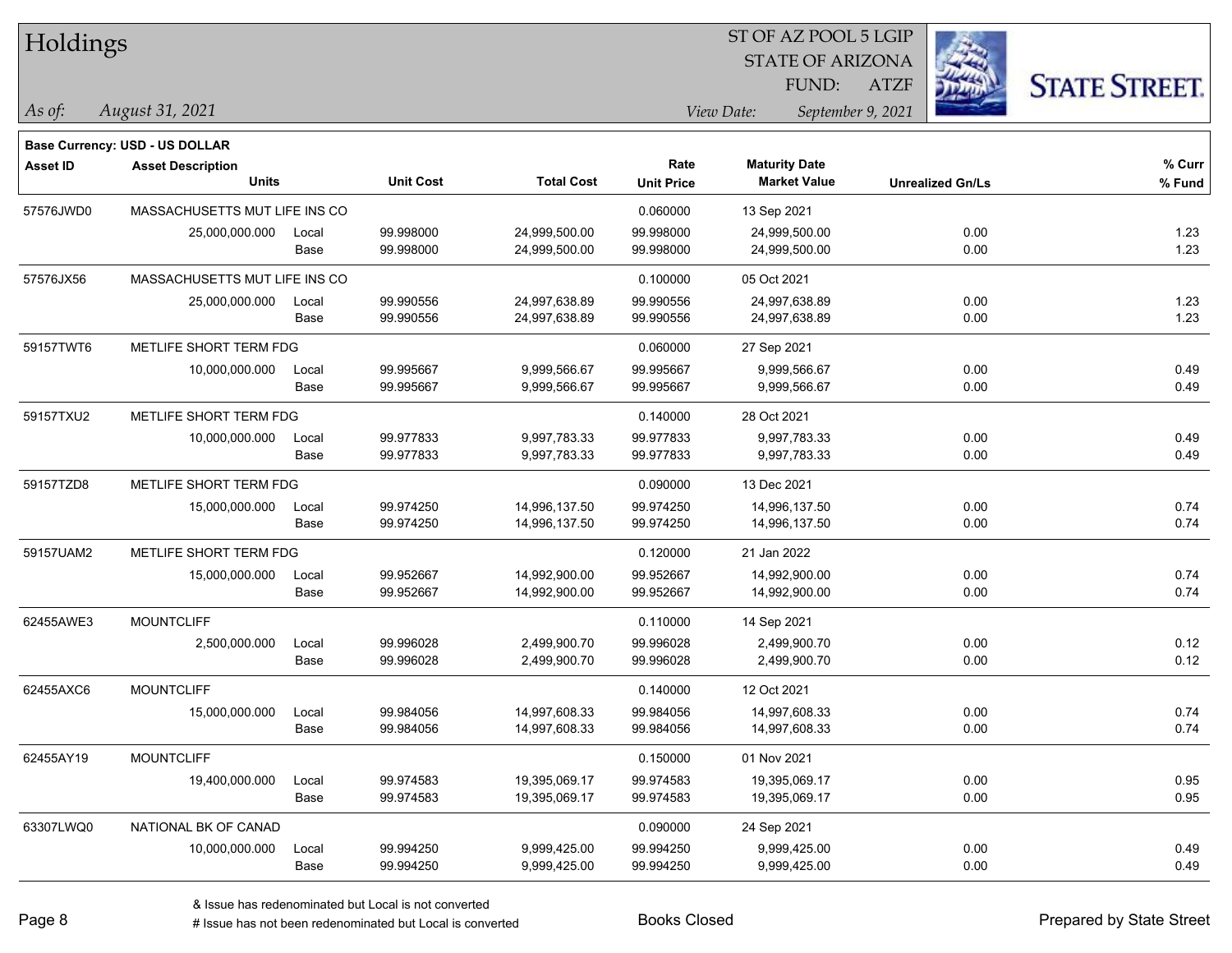| Holdings        |                                          |       |                  |                   |                           | ST OF AZ POOL 5 LGIP                        |                   |                         |                      |
|-----------------|------------------------------------------|-------|------------------|-------------------|---------------------------|---------------------------------------------|-------------------|-------------------------|----------------------|
|                 |                                          |       |                  |                   |                           | <b>STATE OF ARIZONA</b>                     |                   |                         |                      |
|                 |                                          |       |                  |                   |                           | FUND:                                       | <b>ATZF</b>       |                         | <b>STATE STREET.</b> |
| As of:          | August 31, 2021                          |       |                  |                   |                           | View Date:                                  | September 9, 2021 |                         |                      |
|                 |                                          |       |                  |                   |                           |                                             |                   |                         |                      |
|                 | Base Currency: USD - US DOLLAR           |       |                  |                   |                           |                                             |                   |                         |                      |
| <b>Asset ID</b> | <b>Asset Description</b><br><b>Units</b> |       | <b>Unit Cost</b> | <b>Total Cost</b> | Rate<br><b>Unit Price</b> | <b>Maturity Date</b><br><b>Market Value</b> |                   | <b>Unrealized Gn/Ls</b> | % Curr<br>% Fund     |
|                 |                                          |       |                  |                   |                           |                                             |                   |                         |                      |
| 64105GXV1       | NESTLE CAP CORP                          |       |                  |                   | 0.170000                  | 29 Oct 2021                                 |                   |                         |                      |
|                 | 15,000,000.000                           | Local | 99.972611        | 14,995,891.67     | 99.972611                 | 14,995,891.67                               |                   | 0.00                    | 0.74                 |
|                 |                                          | Base  | 99.972611        | 14,995,891.67     | 99.972611                 | 14,995,891.67                               |                   | 0.00                    | 0.74                 |
| 64951WWP5       | NEW YORK LFE CAP COR                     |       |                  |                   | 0.070000                  | 23 Sep 2021                                 |                   |                         |                      |
|                 | 9,153,000.000                            | Local | 99.995722        | 9,152,608.46      | 99.995722                 | 9,152,608.46                                |                   | 0.00                    | 0.45                 |
|                 |                                          | Base  | 99.995722        | 9,152,608.46      | 99.995722                 | 9,152,608.46                                |                   | 0.00                    | 0.45                 |
| 64951WXV1       | NEW YORK LFE CAP COR                     |       |                  |                   | 0.070000                  | 29 Oct 2021                                 |                   |                         |                      |
|                 | 20,000,000.000                           | Local | 99.988722        | 19,997,744.44     | 99.988722                 | 19,997,744.44                               |                   | 0.00                    | 0.98                 |
|                 |                                          | Base  | 99.988722        | 19,997,744.44     | 99.988722                 | 19,997,744.44                               |                   | 0.00                    | 0.98                 |
| 64951WZ31       | NEW YORK LFE CAP COR                     |       |                  |                   | 0.070000                  | 03 Dec 2021                                 |                   |                         |                      |
|                 | 15,000,000.000                           | Local | 99.981917        | 14,997,287.50     | 99.981917                 | 14,997,287.50                               |                   | 0.00                    | 0.74                 |
|                 |                                          | Base  | 99.981917        | 14,997,287.50     | 99.981917                 | 14,997,287.50                               |                   | 0.00                    | 0.74                 |
| 67983TXC5       | OLD LINE FUNDING LLC                     |       |                  |                   | 0.090000                  | 12 Oct 2021                                 |                   |                         |                      |
|                 | 20,000,000.000                           | Local | 99.989750        | 19,997,950.00     | 99.989750                 | 19,997,950.00                               |                   | 0.00                    | 0.98                 |
|                 |                                          | Base  | 99.989750        | 19,997,950.00     | 99.989750                 | 19,997,950.00                               |                   | 0.00                    | 0.98                 |
| 67983TZF6       | OLD LINE FUNDING LLC                     |       |                  |                   | 0.120000                  | 15 Dec 2021                                 |                   |                         |                      |
|                 | 17,500,000.000                           | Local | 99.965000        | 17,493,875.00     | 99.965000                 | 17,493,875.00                               |                   | 0.00                    | 0.86                 |
|                 |                                          | Base  | 99.965000        | 17,493,875.00     | 99.965000                 | 17,493,875.00                               |                   | 0.00                    | 0.86                 |
| 67983UBN2       | OLD LINE FUNDING LLC                     |       |                  |                   | 0.140000                  | 22 Feb 2022                                 |                   |                         |                      |
|                 | 7,575,000.000                            | Local | 99.932333        | 7,569,874.25      | 99.932333                 | 7,569,874.25                                |                   | 0.00                    | 0.37                 |
|                 |                                          | Base  | 99.932333        | 7,569,874.25      | 99.932333                 | 7,569,874.25                                |                   | 0.00                    | 0.37                 |
| 74271TX16       | PROCTOR GAMBLE AND CO                    |       |                  |                   | 0.070000                  | 01 Oct 2021                                 |                   |                         |                      |
|                 | 25,000,000.000                           | Local | 99.994167        | 24,998,541.67     | 99.994167                 | 24,998,541.67                               |                   | 0.00                    | 1.23                 |
|                 |                                          | Base  | 99.994167        | 24,998,541.67     | 99.994167                 | 24,998,541.67                               |                   | 0.00                    | 1.23                 |
| 74271TXT5       | PROCTOR GAMBLE AND CO                    |       |                  |                   | 0.050000                  | 27 Oct 2021                                 |                   |                         |                      |
|                 | 20,000,000.000                           | Local | 99.992222        | 19,998,444.45     | 99.992222                 | 19,998,444.45                               |                   | 0.00                    | 0.98                 |
|                 |                                          | Base  | 99.992222        | 19,998,444.45     | 99.992222                 | 19,998,444.45                               |                   | 0.00                    | 0.98                 |
| 78009BCU4       | ROYAL BK OF CANADA                       |       |                  |                   | 0.150000                  | 28 Mar 2022                                 |                   |                         |                      |
|                 | 20,000,000.000                           | Local | 99.913333        | 19,982,666.67     | 99.913333                 | 19,982,666.67                               |                   | 0.00                    | 0.98                 |
|                 |                                          | Base  | 99.913333        | 19,982,666.67     | 99.913333                 | 19,982,666.67                               |                   | 0.00                    | 0.98                 |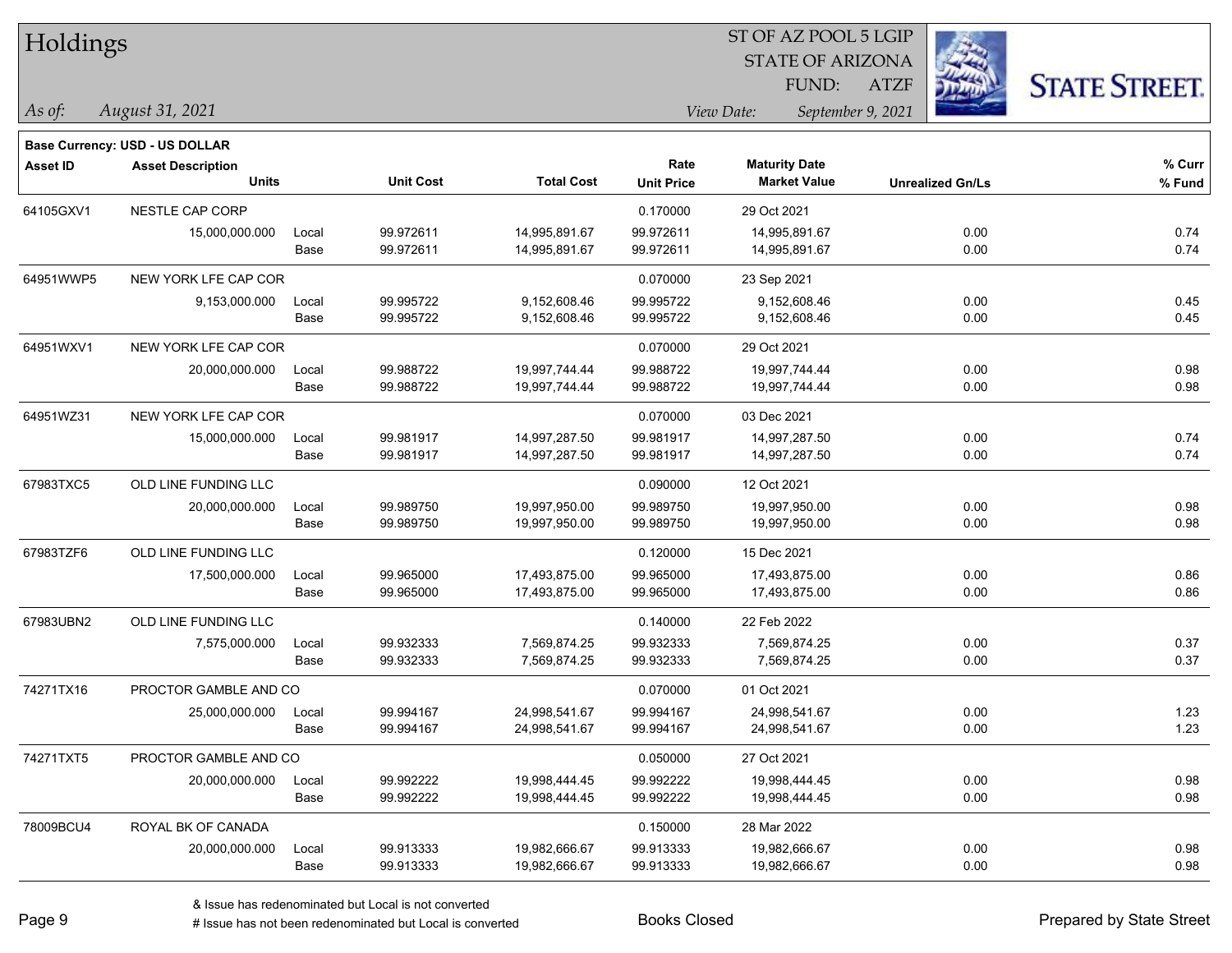| Holdings        |                                |       |                  |                   |                   | ST OF AZ POOL 5 LGIP |                         |                         |                      |
|-----------------|--------------------------------|-------|------------------|-------------------|-------------------|----------------------|-------------------------|-------------------------|----------------------|
|                 |                                |       |                  |                   |                   |                      | <b>STATE OF ARIZONA</b> |                         |                      |
|                 |                                |       |                  |                   |                   | FUND:                | <b>ATZF</b>             |                         | <b>STATE STREET.</b> |
| As of:          | August 31, 2021                |       |                  |                   |                   | View Date:           | September 9, 2021       |                         |                      |
|                 | Base Currency: USD - US DOLLAR |       |                  |                   |                   |                      |                         |                         |                      |
| <b>Asset ID</b> | <b>Asset Description</b>       |       |                  |                   | Rate              | <b>Maturity Date</b> |                         |                         | % Curr               |
|                 | <b>Units</b>                   |       | <b>Unit Cost</b> | <b>Total Cost</b> | <b>Unit Price</b> | <b>Market Value</b>  |                         | <b>Unrealized Gn/Ls</b> | % Fund               |
| 82124LY55       | SHEFFIELD RECEIVABLE           |       |                  |                   | 0.110000          | 05 Nov 2021          |                         |                         |                      |
|                 | 25,000,000.000                 | Local | 99.980139        | 24,995,034.72     | 99.980139         | 24,995,034.72        |                         | 0.00                    | 1.23                 |
|                 |                                | Base  | 99.980139        | 24,995,034.72     | 99.980139         | 24,995,034.72        |                         | 0.00                    | 1.23                 |
| 82124LYH9       | SHEFFIELD RECEIVABLE           |       |                  |                   | 0.100000          | 17 Nov 2021          |                         |                         |                      |
|                 | 25,000,000.000                 | Local | 99.978611        | 24,994,652.78     | 99.978611         | 24,994,652.78        |                         | 0.00                    | 1.23                 |
|                 |                                | Base  | 99.978611        | 24,994,652.78     | 99.978611         | 24,994,652.78        |                         | 0.00                    | 1.23                 |
| 8225X2W18       | SHELL INTNL FNC B.V            |       |                  |                   | 0.200000          | 01 Sep 2021          |                         |                         |                      |
|                 | 10,000,000.000                 | Local | 100.000000       | 10,000,000.00     | 100.000000        | 10,000,000.00        |                         | 0.00                    | 0.49                 |
|                 |                                | Base  | 100.000000       | 10,000,000.00     | 100.000000        | 10,000,000.00        |                         | 0.00                    | 0.49                 |
| 8225X2W18       | SHELL INTNL FNC B.V            |       |                  |                   | 0.260000          | 01 Sep 2021          |                         |                         |                      |
|                 | 10,000,000.000                 | Local | 100.000000       | 10,000,000.00     | 100.000000        | 10,000,000.00        |                         | 0.00                    | 0.49                 |
|                 |                                | Base  | 100.000000       | 10,000,000.00     | 100.000000        | 10,000,000.00        |                         | 0.00                    | 0.49                 |
| 8225X2X17       | SHELL INTNL FNC B.V            |       |                  |                   | 0.260000          | 01 Oct 2021          |                         |                         |                      |
|                 | 6,000,000.000                  | Local | 99.978333        | 5,998,700.00      | 99.978333         | 5,998,700.00         |                         | 0.00                    | 0.29                 |
|                 |                                | Base  | 99.978333        | 5,998,700.00      | 99.978333         | 5,998,700.00         |                         | 0.00                    | 0.29                 |
| 86562KY24       | SUMITOMO MTSU BKG CORP         |       |                  |                   | 0.110000          | 02 Nov 2021          |                         |                         |                      |
|                 | 15,000,000.000                 | Local | 99.981056        | 14,997,158.34     | 99.981056         | 14,997,158.34        |                         | 0.00                    | 0.74                 |
|                 |                                | Base  | 99.981056        | 14,997,158.34     | 99.981056         | 14,997,158.34        |                         | 0.00                    | 0.74                 |
| 86565CS26       | SUMITOMO MITSUI BKG CORP       |       |                  |                   | 0.160000          | 18 Nov 2021          |                         |                         |                      |
|                 | 10,000,000.000                 | Local | 100.002164       | 10,000,216.41     | 100.002164        | 10,000,216.41        |                         | 0.00                    | 0.49                 |
|                 |                                | Base  | 100.002164       | 10,000,216.41     | 100.002164        | 10,000,216.41        |                         | 0.00                    | 0.49                 |
| 88602TXF5       | THUNDER BAY FNDNG LLC          |       |                  |                   | 0.180000          | 15 Oct 2021          |                         |                         |                      |
|                 | 2,500,000.000                  | Local | 99.978000        | 2,499,450.00      | 99.978000         | 2,499,450.00         |                         | 0.00                    | 0.12                 |
|                 |                                | Base  | 99.978000        | 2,499,450.00      | 99.978000         | 2,499,450.00         |                         | 0.00                    | 0.12                 |
| 88602TXF5       | THUNDER BAY FNDNG LLC          |       |                  |                   | 0.210000          | 15 Oct 2021          |                         |                         |                      |
|                 | 14,300,000.000                 | Local | 99.974333        | 14,296,329.66     | 99.974333         | 14,296,329.66        |                         | 0.00                    | 0.70                 |
|                 |                                | Base  | 99.974333        | 14,296,329.66     | 99.974333         | 14,296,329.66        |                         | 0.00                    | 0.70                 |
| 88602TZ30       | THUNDER BAY FNDNG LLC          |       |                  |                   | 0.110000          | 03 Dec 2021          |                         |                         |                      |
|                 | 15,000,000.000                 | Local | 99.971583        | 14,995,737.50     | 99.971583         | 14,995,737.50        |                         | 0.00                    | 0.74                 |
|                 |                                | Base  | 99.971583        | 14,995,737.50     | 99.971583         | 14,995,737.50        |                         | 0.00                    | 0.74                 |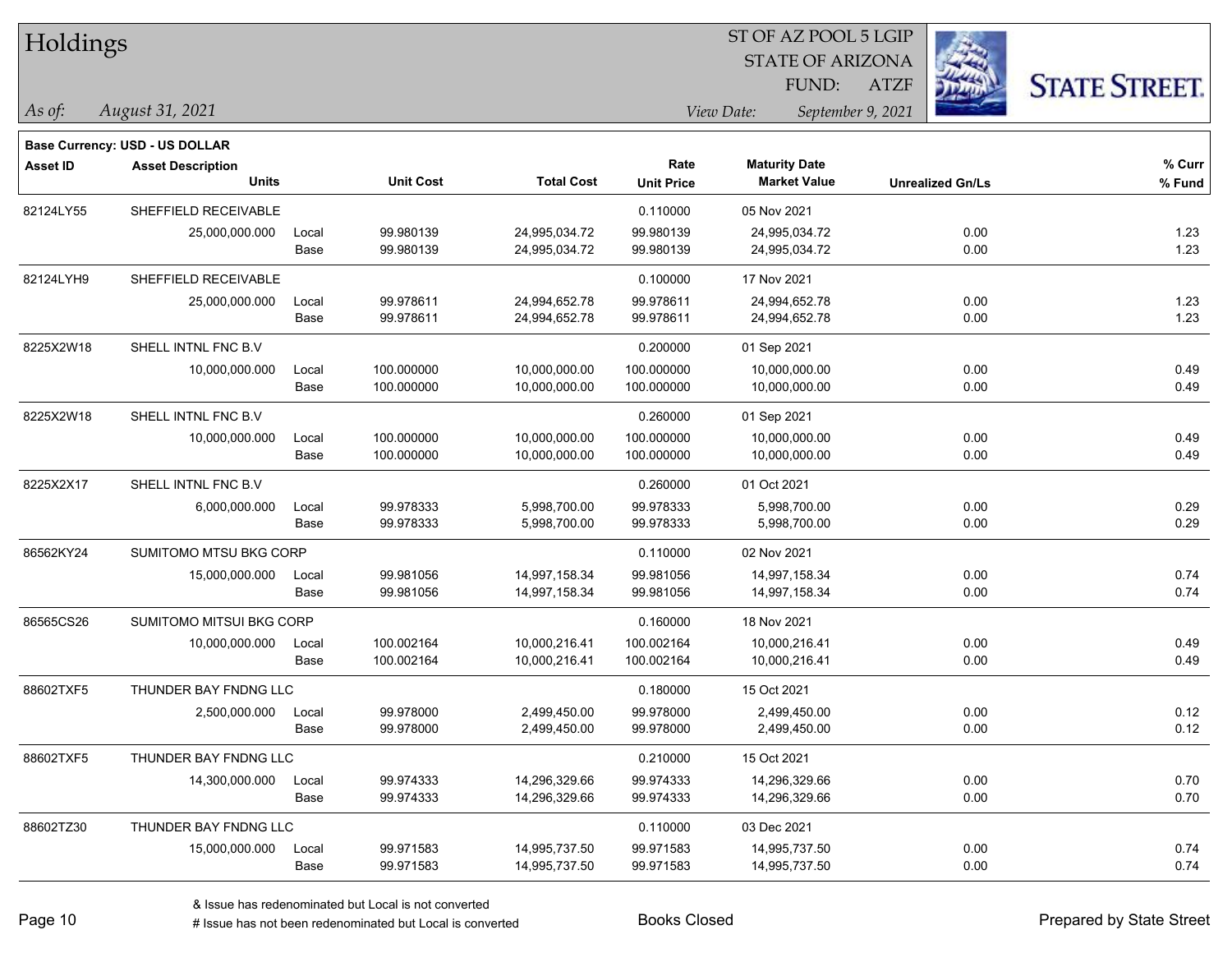| Holdings        |                                          |       |                  |                   |                   | ST OF AZ POOL 5 LGIP                        |                         |                      |
|-----------------|------------------------------------------|-------|------------------|-------------------|-------------------|---------------------------------------------|-------------------------|----------------------|
|                 |                                          |       |                  |                   |                   | <b>STATE OF ARIZONA</b>                     |                         |                      |
|                 |                                          |       |                  |                   |                   | FUND:                                       | <b>ATZF</b>             | <b>STATE STREET.</b> |
| $\vert$ As of:  | August 31, 2021                          |       |                  |                   |                   | View Date:<br>September 9, 2021             |                         |                      |
|                 |                                          |       |                  |                   |                   |                                             |                         |                      |
|                 | Base Currency: USD - US DOLLAR           |       |                  |                   | Rate              |                                             |                         |                      |
| <b>Asset ID</b> | <b>Asset Description</b><br><b>Units</b> |       | <b>Unit Cost</b> | <b>Total Cost</b> | <b>Unit Price</b> | <b>Maturity Date</b><br><b>Market Value</b> | <b>Unrealized Gn/Ls</b> | % Curr<br>% Fund     |
| 89119BBR6       | <b>TORONTO DOMINION BANK</b>             |       |                  |                   | 0.200000          | 25 Feb 2022                                 |                         |                      |
|                 | 23,000,000.000                           | Local | 99.901667        | 22,977,383.33     | 99.901667         | 22,977,383.33                               | 0.00                    | 1.13                 |
|                 |                                          | Base  | 99.901667        | 22,977,383.33     | 99.901667         | 22,977,383.33                               | 0.00                    | 1.13                 |
| 89119BD45       | <b>TORONTO DOMINION BANK</b>             |       |                  |                   | 0.220000          | 04 Apr 2022                                 |                         |                      |
|                 | 10,000,000.000                           | Local | 99.868611        | 9,986,861.11      | 99.868611         | 9,986,861.11                                | 0.00                    | 0.49                 |
|                 |                                          | Base  | 99.868611        | 9,986,861.11      | 99.868611         | 9,986,861.11                                | 0.00                    | 0.49                 |
| 89119BE28       | TORONTO DOMINION BANK                    |       |                  |                   | 0.170000          | 02 May 2022                                 |                         |                      |
|                 | 10,000,000.000                           | Local | 99.885250        | 9,988,525.00      | 99.885250         | 9,988,525.00                                | 0.00                    | 0.49                 |
|                 |                                          | Base  | 99.885250        | 9,988,525.00      | 99.885250         | 9,988,525.00                                | 0.00                    | 0.49                 |
| 89119BFV3       | TORONTO DOMINION BANK                    |       |                  |                   | 0.205000          | 29 Jun 2022                                 |                         |                      |
|                 | 7,500,000.000                            | Local | 99.828597        | 7,487,144.80      | 99.828597         | 7,487,144.80                                | 0.00                    | 0.37                 |
|                 |                                          | Base  | 99.828597        | 7,487,144.80      | 99.828597         | 7,487,144.80                                | 0.00                    | 0.37                 |
| 89233HA38       | <b>TOYOTA MOTOR CREDIT</b>               |       |                  |                   | 0.210000          | 03 Jan 2022                                 |                         |                      |
|                 | 25,000,000.000                           | Local | 99.927667        | 24,981,916.67     | 99.927667         | 24,981,916.67                               | 0.00                    | 1.23                 |
|                 |                                          | Base  | 99.927667        | 24,981,916.67     | 99.927667         | 24,981,916.67                               | 0.00                    | 1.23                 |
| 89233HCR3       | <b>TOYOTA MOTOR CREDIT</b>               |       |                  |                   | 0.170000          | 25 Mar 2022                                 |                         |                      |
|                 | 25,000,000.000                           | Local | 99.903194        | 24,975,798.61     | 99.903194         | 24,975,798.61                               | 0.00                    | 1.22                 |
|                 |                                          | Base  | 99.903194        | 24,975,798.61     | 99.903194         | 24,975,798.61                               | 0.00                    | 1.22                 |
| 9127964W6       | TREASURY BILL 11/21 0.00000              |       |                  |                   | 0.047500          | 04 Nov 2021                                 |                         |                      |
|                 | 10,000,000.000                           | Local | 99.991556        | 9,999,155.56      | 99.991556         | 9,999,155.56                                | 0.00                    | 0.49                 |
|                 |                                          | Base  | 99.991556        | 9,999,155.56      | 99.991556         | 9,999,155.56                                | 0.00                    | 0.49                 |
| 912796G60       | TREASURY BILL 10/21 0.00000              |       |                  |                   | 0.046000          | 21 Oct 2021                                 |                         |                      |
|                 | 10,000,000.000                           | Local | 99.993611        | 9,999,361.11      | 99.993611         | 9,999,361.11                                | 0.00                    | 0.49                 |
|                 |                                          | Base  | 99.993611        | 9,999,361.11      | 99.993611         | 9,999,361.11                                | 0.00                    | 0.49                 |
| 92646KW24       | VICTORY RECEIVABLES                      |       |                  |                   | 0.070000          | 02 Sep 2021                                 |                         |                      |
|                 | 10,000,000.000                           | Local | 99.999806        | 9,999,980.56      | 99.999806         | 9,999,980.56                                | 0.00                    | 0.49                 |
|                 |                                          | Base  | 99.999806        | 9,999,980.56      | 99.999806         | 9,999,980.56                                | 0.00                    | 0.49                 |
| 92646KX56       | <b>VICTORY RECEIVABLES</b>               |       |                  |                   | 0.080000          | 05 Oct 2021                                 |                         |                      |
|                 | 20,000,000.000                           | Local | 99.992444        | 19,998,488.89     | 99.992444         | 19,998,488.89                               | 0.00                    | 0.98                 |
|                 |                                          | Base  | 99.992444        | 19,998,488.89     | 99.992444         | 19,998,488.89                               | 0.00                    | 0.98                 |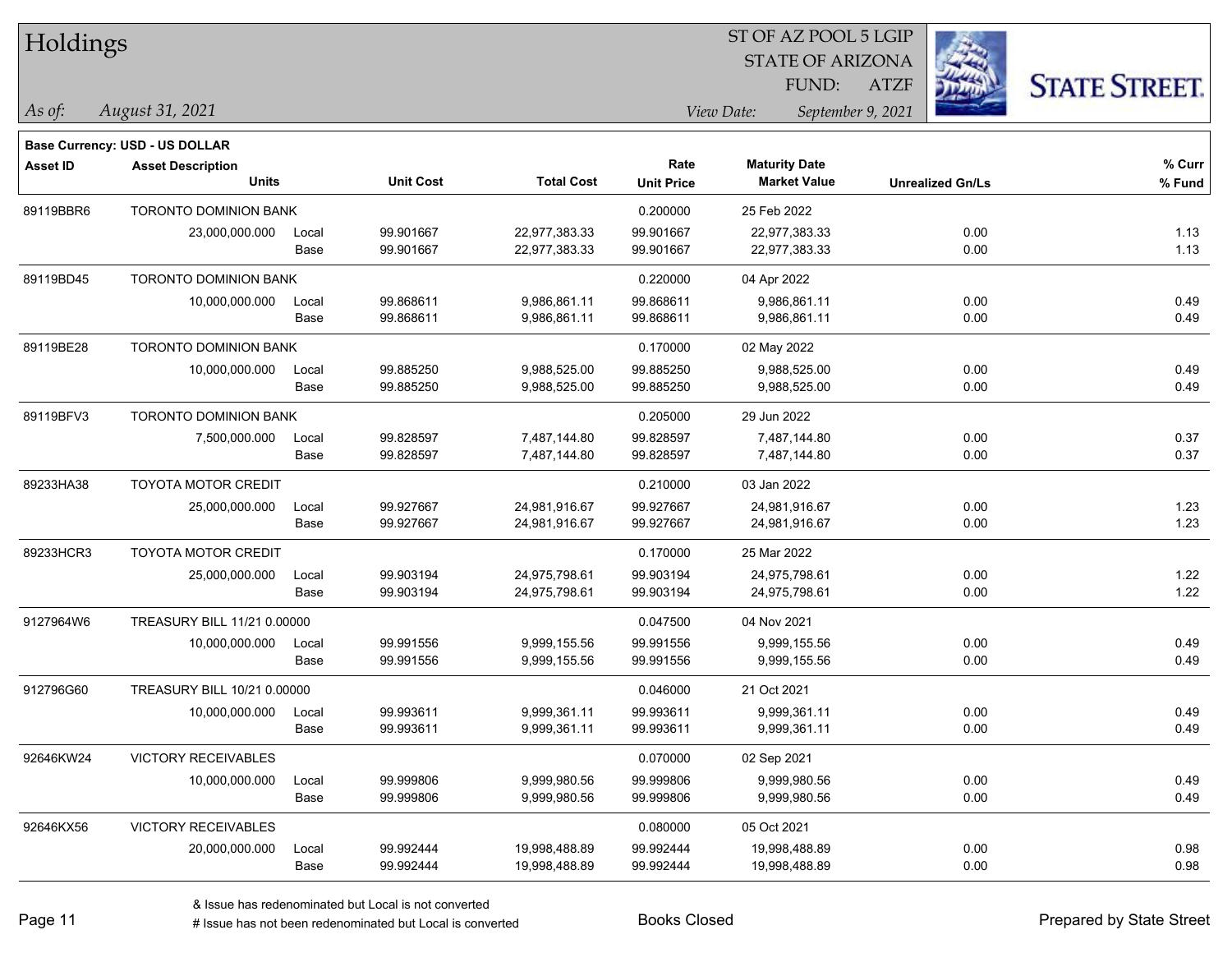| Holdings            |                                          |       |                  |                   |                           | ST OF AZ POOL 5 LGIP                        |                         |                     |  |
|---------------------|------------------------------------------|-------|------------------|-------------------|---------------------------|---------------------------------------------|-------------------------|---------------------|--|
|                     |                                          |       |                  |                   |                           | <b>STATE OF ARIZONA</b>                     |                         |                     |  |
|                     |                                          |       |                  |                   |                           | FUND:                                       | <b>ATZF</b>             | <b>STATE STREET</b> |  |
| As of:              | August 31, 2021                          |       |                  |                   |                           | View Date:                                  | September 9, 2021       |                     |  |
|                     | Base Currency: USD - US DOLLAR           |       |                  |                   |                           |                                             |                         |                     |  |
| <b>Asset ID</b>     | <b>Asset Description</b><br><b>Units</b> |       | <b>Unit Cost</b> | <b>Total Cost</b> | Rate<br><b>Unit Price</b> | <b>Maturity Date</b><br><b>Market Value</b> | <b>Unrealized Gn/Ls</b> | % Curr<br>% Fund    |  |
| 927YHY004           | RBC CAPITAL MARKETS REPO 04/16 VAR       |       |                  |                   | 0.040000                  | 01 Sep 2021                                 |                         |                     |  |
|                     | 75,000,000.000                           | Local | 100.000000       | 75,000,000.00     | 100.000000                | 75,000,000.00                               | 0.00                    | 3.68                |  |
|                     |                                          | Base  | 100.000000       | 75,000,000.00     | 100.000000                | 75,000,000.00                               | 0.00                    | 3.68                |  |
| 9612C1EK9           | <b>WESTPAC BANKING CORP.</b>             |       |                  |                   | 0.190000                  | 19 May 2022                                 |                         |                     |  |
|                     | 15,000,000.000                           | Local | 99.862778        | 14,979,416.67     | 99.862778                 | 14,979,416.67                               | 0.00                    | 0.73                |  |
|                     |                                          | Base  | 99.862778        | 14,979,416.67     | 99.862778                 | 14,979,416.67                               | 0.00                    | 0.73                |  |
| 96130AKF4           | <b>WESTPAC BKING CORP N</b>              |       |                  |                   | 0.180000                  | 15 Jul 2022                                 |                         |                     |  |
|                     | 15,000,000.000                           | Local | 100.000000       | 15,000,000.00     | 100.000000                | 15,000,000.00                               | 0.00                    | 0.74                |  |
|                     |                                          | Base  | 100.000000       | 15,000,000.00     | 100.000000                | 15,000,000.00                               | 0.00                    | 0.74                |  |
| 979QRC005           | <b>BANK OF AMERICA REPO</b>              |       |                  |                   | 0.040000                  | 01 Sep 2021                                 |                         |                     |  |
|                     | 250,000,000.000                          | Local | 100.000000       | 250,000,000.00    | 100.000000                | 250,000,000.00                              | 0.00                    | 12.26               |  |
|                     |                                          | Base  | 100.000000       | 250,000,000.00    | 100.000000                | 250,000,000.00                              | 0.00                    | 12.26               |  |
| 985FHY004           | MITSUBISHI UFJ REPO                      |       |                  |                   | 0.040000                  | 01 Sep 2021                                 |                         |                     |  |
|                     | 14,820,377.080                           | Local | 100.000000       | 14,820,377.08     | 100.000000                | 14,820,377.08                               | 0.00                    | 0.73                |  |
|                     |                                          | Base  | 100.000000       | 14,820,377.08     | 100.000000                | 14,820,377.08                               | 0.00                    | 0.73                |  |
| US DOLLAR Total     |                                          |       |                  |                   |                           |                                             |                         |                     |  |
|                     | 1,940,466,377.080                        | Local |                  | 1,940,086,874.81  |                           | 1,940,086,874.81                            | 0.00                    | 95.15               |  |
|                     |                                          | Base  |                  | 1,940,086,874.81  |                           | 1,940,086,874.81                            | 0.00                    | 95.15               |  |
|                     | <b>CASH EQUIVALENT Total</b>             |       |                  |                   |                           |                                             |                         |                     |  |
|                     | 1,940,466,377.080                        | Base  |                  | 1,940,086,874.81  |                           | 1,940,086,874.81                            | 0.00                    | 95.15               |  |
| <b>FIXED INCOME</b> |                                          |       |                  |                   |                           |                                             |                         |                     |  |
| <b>US DOLLAR</b>    |                                          |       |                  |                   |                           |                                             | Exchange Rate:          | 1.000000            |  |
| 14314QAA2           | CARMAX AUTO OWNER TRUST CARMX 2021 2 A1  |       |                  |                   | 0.140900                  | 15 Apr 2022                                 |                         |                     |  |
|                     | 3,298,416.100                            | Local | 100.000000       | 3,298,416.10      | 100.000640                | 3,298,437.21                                | 21.11                   | 0.16                |  |
| Original Face:      | 10,000,000.000                           | Base  | 100.000000       | 3,298,416.10      | 100.000640                | 3,298,437.21                                | 21.11                   | 0.16                |  |
| 14316HAA0           | CARMAX AUTO OWNER TRUST CARMX 2020 4 A1  |       |                  |                   | 0.241980                  | 15 Oct 2021                                 |                         |                     |  |
|                     | 0.090                                    | Local | 100.000000       | 0.09              | 100.000000                | 0.09                                        | 0.00                    | 0.00                |  |
| Original Face:      | 12,000,000.000                           | Base  | 100.000000       | 0.09              | 100.000000                | 0.09                                        | 0.00                    | 0.00                |  |

& Issue has redenominated but Local is not converted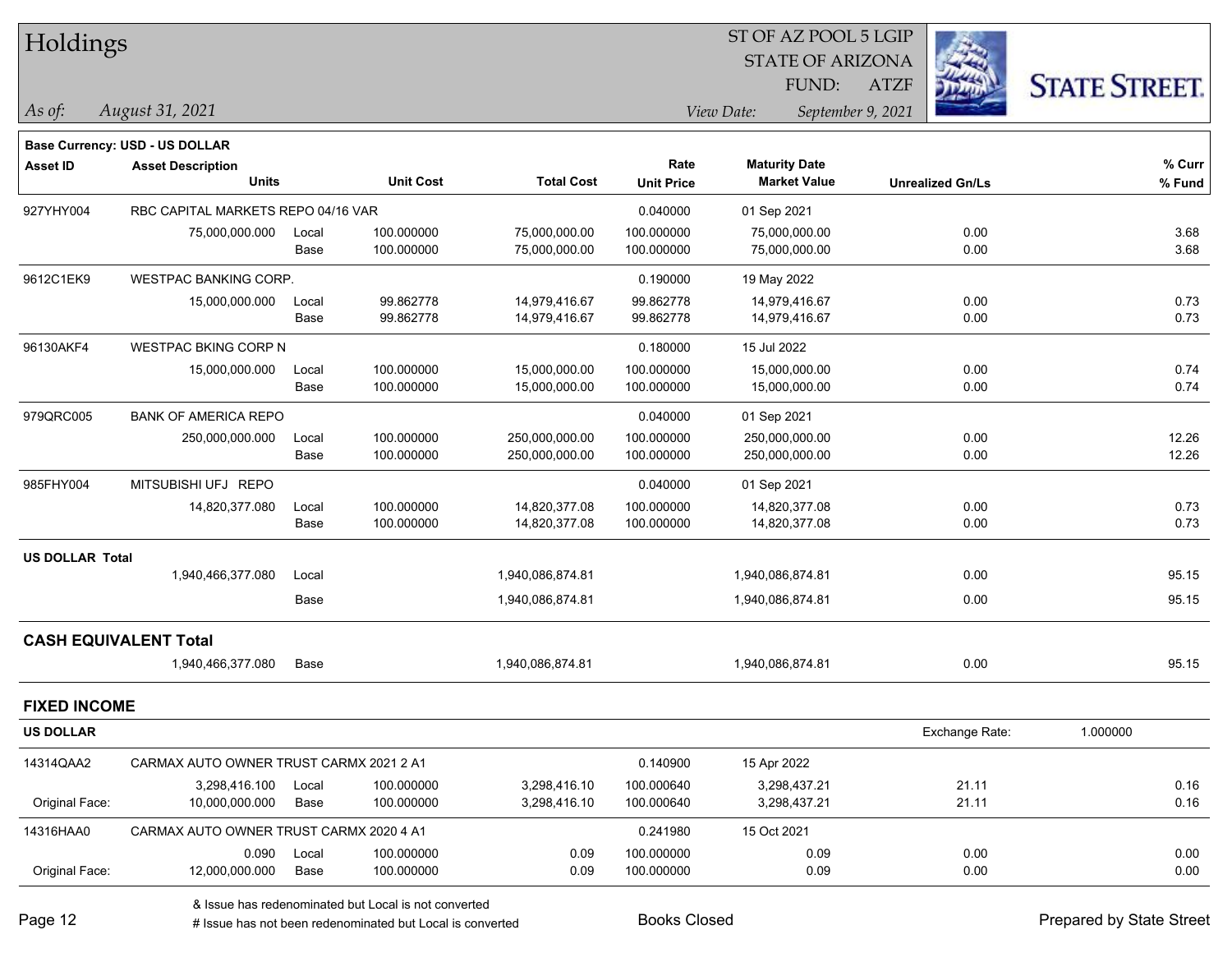Holdings

## STATE OF ARIZONA ATZF ST OF AZ POOL 5 LGIP FUND:



**Base Currency: USD - US DOLLAR**

*August 31, 2021 As of: View Date: September 9, 2021*

| <b>Asset ID</b> | <b>Asset Description</b><br><b>Units</b>       |               | <b>Unit Cost</b>         | <b>Total Cost</b>              | Rate<br><b>Unit Price</b> | <b>Maturity Date</b><br><b>Market Value</b> | <b>Unrealized Gn/Ls</b> | % Curr<br>% Fund |  |
|-----------------|------------------------------------------------|---------------|--------------------------|--------------------------------|---------------------------|---------------------------------------------|-------------------------|------------------|--|
| 14316NAA7       | CARMAX AUTO OWNER TRUST CARMX 2021 1 A1        |               |                          |                                | 0.172380                  | 15 Feb 2022                                 |                         |                  |  |
| Original Face:  | 0.040<br>7,000,000.000                         | Local<br>Base | 100.000000<br>100.000000 | 0.04<br>0.04                   | 100.000000<br>100.000000  | 0.04<br>0.04                                | 0.00<br>0.00            | 0.00<br>0.00     |  |
|                 |                                                |               |                          |                                |                           |                                             |                         |                  |  |
| 14317DAA8       | CARMAX AUTO OWNER TRUST CARMX 2021 3 A1        |               |                          | 0.157880                       | 15 Aug 2022               |                                             |                         |                  |  |
| Original Face:  | 10,492,226.440<br>13,000,000.000               | Local<br>Base | 100.000000<br>100.000000 | 10,492,226.44<br>10,492,226.44 | 100.003600<br>100.003600  | 10,492,604.16<br>10,492,604.16              | 377.72<br>377.72        | 0.51<br>0.51     |  |
| 36262XAA2       | GM FINANCIAL AUTOMOBILE LEASIN GMALT 2021 3 A1 |               |                          |                                | 0.129450                  | 22 Aug 2022                                 |                         |                  |  |
|                 | 11,325,000.000                                 | Local         | 100.000000               | 11,325,000.00                  | 100.002160                | 11,325,244.62                               | 244.62                  | 0.56             |  |
| Original Face:  | 11,325,000.000                                 | Base          | 100.000000               | 11,325,000.00                  | 100.002160                | 11,325,244.62                               | 244.62                  | 0.56             |  |
| 380144AA3       | GM FINANCIAL AUTOMOBILE LEASIN GMALT 2021 2 A1 |               |                          |                                | 0.109810                  | 20 May 2022                                 |                         |                  |  |
|                 | 7,357,214.480                                  | Local         | 100.000000               | 7,357,214.48                   | 100.005430                | 7,357,613.98                                | 399.50                  | 0.36             |  |
| Original Face:  | 20,000,000.000                                 | Base          | 100.000000               | 7,357,214.48                   | 100.005430                | 7,357,613.98                                | 399.50                  | 0.36             |  |
| 44933LAA1       | HYUNDAI AUTO RECEIVABLES TRUST HART 2021 A A1  |               |                          |                                | 0.126220                  | 16 May 2022                                 |                         |                  |  |
|                 | 2,532,881.810                                  | Local         | 100.000000               | 2,532,881.81                   | 100.000000                | 2,532,881.81                                | 0.00                    | 0.12             |  |
| Original Face:  | 9,000,000.000                                  | Base          | 100.000000               | 2,532,881.81                   | 100.000000                | 2,532,881.81                                | 0.00                    | 0.12             |  |
| 912796H51       | TREASURY BILL 11/21 0.00000                    |               |                          |                                |                           | 12 Nov 2021                                 |                         |                  |  |
|                 | 10,000,000.000                                 | Local         | 99.990400                | 9,999,039.97                   | 99.989500                 | 9,998,950.00                                | $-89.97$                | 0.49             |  |
|                 |                                                | Base          | 99.990400                | 9,999,039.97                   | 99.989500                 | 9,998,950.00                                | $-89.97$                | 0.49             |  |
| 912796M22       | TREASURY BILL 10/21 0.00000                    |               |                          |                                |                           | 05 Oct 2021                                 |                         |                  |  |
|                 | 10,000,000.000                                 | Local         | 99.995655                | 9,999,565.53                   | 99.995958                 | 9,999,595.80                                | 30.27                   | 0.49             |  |
|                 |                                                | Base          | 99.995655                | 9,999,565.53                   | 99.995958                 | 9,999,595.80                                | 30.27                   | 0.49             |  |
| 912796M30       | CASH MGMT BILL 10/21 0.00000                   |               |                          |                                |                           | 12 Oct 2021                                 |                         |                  |  |
|                 | 10,000,000.000                                 | Local         | 99.994021                | 9,999,402.06                   | 99.995444                 | 9,999,544.40                                | 142.34                  | 0.49             |  |
|                 |                                                | Base          | 99.994021                | 9,999,402.06                   | 99.995444                 | 9,999,544.40                                | 142.34                  | 0.49             |  |
| 912796N88       | CASH MGMT BILL 11/21 0.00000                   |               |                          |                                |                           | 30 Nov 2021                                 |                         |                  |  |
|                 | 10,000,000.000                                 | Local         | 99.986500                | 9,998,650.00                   | 99.985000                 | 9,998,500.00                                | $-150.00$               | 0.49             |  |
|                 |                                                | Base          | 99.986500                | 9,998,650.00                   | 99.985000                 | 9,998,500.00                                | $-150.00$               | 0.49             |  |
| 912796ZC6       | CASH MGMT BILL 11/21 0.00000                   |               |                          |                                |                           | 01 Nov 2021                                 |                         |                  |  |
|                 | 10,000,000.000                                 | Local         | 99.989579                | 9,998,957.92                   | 99.990172                 | 9,999,017.20                                | 59.28                   | 0.49             |  |
|                 |                                                | Base          | 99.989579                | 9,998,957.92                   | 99.990172                 | 9,999,017.20                                | 59.28                   | 0.49             |  |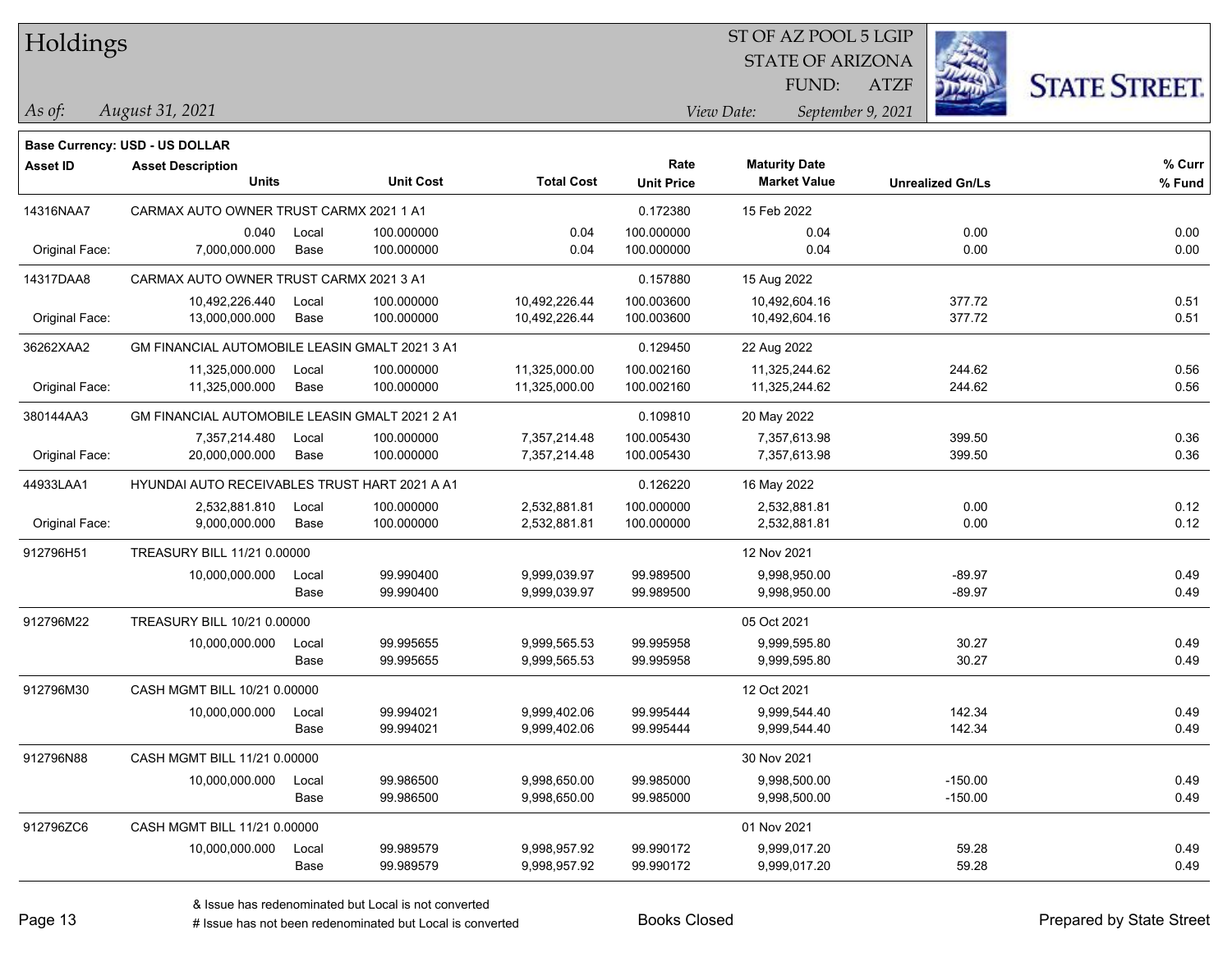| Holdings                  |                                                |       | ST OF AZ POOL 5 LGIP |                   |                   |                      |                         |             |                         |                      |
|---------------------------|------------------------------------------------|-------|----------------------|-------------------|-------------------|----------------------|-------------------------|-------------|-------------------------|----------------------|
|                           |                                                |       |                      |                   |                   |                      | <b>STATE OF ARIZONA</b> |             |                         |                      |
|                           |                                                |       |                      |                   |                   |                      | FUND:                   | <b>ATZF</b> |                         | <b>STATE STREET.</b> |
| As of:                    | August 31, 2021                                |       |                      |                   |                   | View Date:           | September 9, 2021       |             |                         |                      |
|                           | <b>Base Currency: USD - US DOLLAR</b>          |       |                      |                   |                   |                      |                         |             |                         |                      |
| <b>Asset ID</b>           | <b>Asset Description</b>                       |       |                      |                   | Rate              | <b>Maturity Date</b> |                         |             |                         | % Curr               |
|                           | <b>Units</b>                                   |       | <b>Unit Cost</b>     | <b>Total Cost</b> | <b>Unit Price</b> | <b>Market Value</b>  |                         |             | <b>Unrealized Gn/Ls</b> | % Fund               |
| 91282CAG6                 | US TREASURY N/B 08/22 0.125                    |       |                      |                   | 0.125000          | 31 Aug 2022          |                         |             |                         |                      |
|                           | 10,000,000.000                                 | Local | 100.011307           | 10,001,130.72     | 100.046875        | 10,004,687.50        |                         |             | 3,556.78                | 0.49                 |
|                           |                                                | Base  | 100.011307           | 10,001,130.72     | 100.046875        | 10,004,687.50        |                         |             | 3,556.78                | 0.49                 |
| 98163LAA8                 | WORLD OMNI AUTO RECEIVABLES TR WOART 2021 B A1 |       |                      |                   | 0.110250          | 16 May 2022          |                         |             |                         |                      |
|                           | 3,853,596.760                                  | Local | 100.000000           | 3,853,596.76      | 100.002090        | 3,853,677.30         |                         |             | 80.54                   | 0.19                 |
| Original Face:            | 10,000,000.000                                 | Base  | 100.000000           | 3,853,596.76      | 100.002090        | 3,853,677.30         |                         |             | 80.54                   | 0.19                 |
| 98164EAA3                 | WORLD OMNI AUTO RECEIVABLES TR WOART 2021 A A1 |       |                      |                   | 0.138570          | 15 Feb 2022          |                         |             |                         |                      |
|                           | 0.000                                          | Local | 0.000000             | 0.74              | 0.000000          |                      | 0.00                    |             | $-0.74$                 | 0.00                 |
|                           |                                                | Base  | 0.000000             | 0.74              | 0.000000          |                      | 0.00                    |             | $-0.74$                 | 0.00                 |
| <b>US DOLLAR Total</b>    |                                                |       |                      |                   |                   |                      |                         |             |                         |                      |
|                           | 98,859,335.720                                 | Local |                      | 98,856,082.66     |                   | 98,860,754.11        |                         |             | 4,671.45                | 4.85                 |
| Original Face:            | 92,325,000.000                                 | Base  |                      | 98,856,082.66     |                   | 98,860,754.11        |                         |             | 4,671.45                | 4.85                 |
| <b>FIXED INCOME Total</b> |                                                |       |                      |                   |                   |                      |                         |             |                         |                      |
|                           | 98,859,335.720                                 | Base  |                      | 98,856,082.66     |                   | 98,860,754.11        |                         |             | 4,671.45                | 4.85                 |
| Original Face:            | 92,325,000.000                                 |       |                      |                   |                   |                      |                         |             |                         |                      |
|                           |                                                |       |                      |                   |                   |                      |                         |             |                         |                      |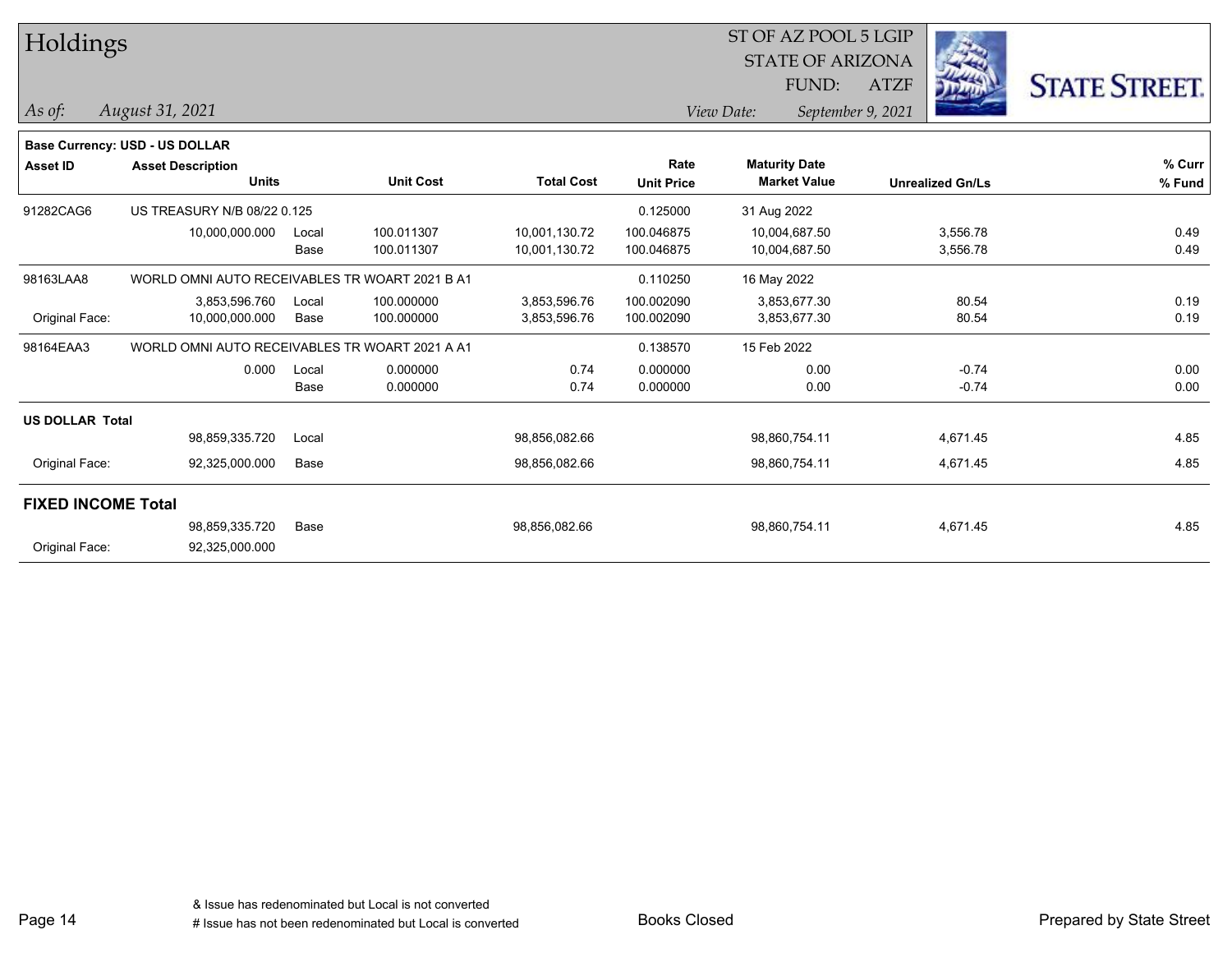| Holdings          |                                          |      |                  |                   |                   | ST OF AZ POOL 5 LGIP<br><b>STATE OF ARIZONA</b><br><b>ATZF</b><br>FUND: |                                             |                   |                         | <b>STATE STREET.</b> |
|-------------------|------------------------------------------|------|------------------|-------------------|-------------------|-------------------------------------------------------------------------|---------------------------------------------|-------------------|-------------------------|----------------------|
| $ $ As of:        | August 31, 2021                          |      |                  |                   |                   | View Date:                                                              |                                             | September 9, 2021 |                         |                      |
|                   | <b>Base Currency: USD - US DOLLAR</b>    |      |                  |                   |                   |                                                                         |                                             |                   |                         |                      |
| Asset ID          | <b>Asset Description</b><br><b>Units</b> |      | <b>Unit Cost</b> | <b>Total Cost</b> | Rate              |                                                                         | <b>Maturity Date</b><br><b>Market Value</b> |                   |                         | % Curr               |
|                   |                                          |      |                  |                   | <b>Unit Price</b> |                                                                         |                                             |                   | <b>Unrealized Gn/Ls</b> | % Fund               |
| <b>FUND Total</b> |                                          |      |                  |                   |                   |                                                                         |                                             |                   |                         |                      |
|                   | 2,039,331,962.820                        | Base |                  | 2,038,949,207.49  |                   |                                                                         | 2,038,953,878.94                            |                   | 4,671.45                | 100.00               |
| Original Face:    | 92,325,000.000                           |      |                  |                   |                   |                                                                         |                                             |                   |                         |                      |

Page 15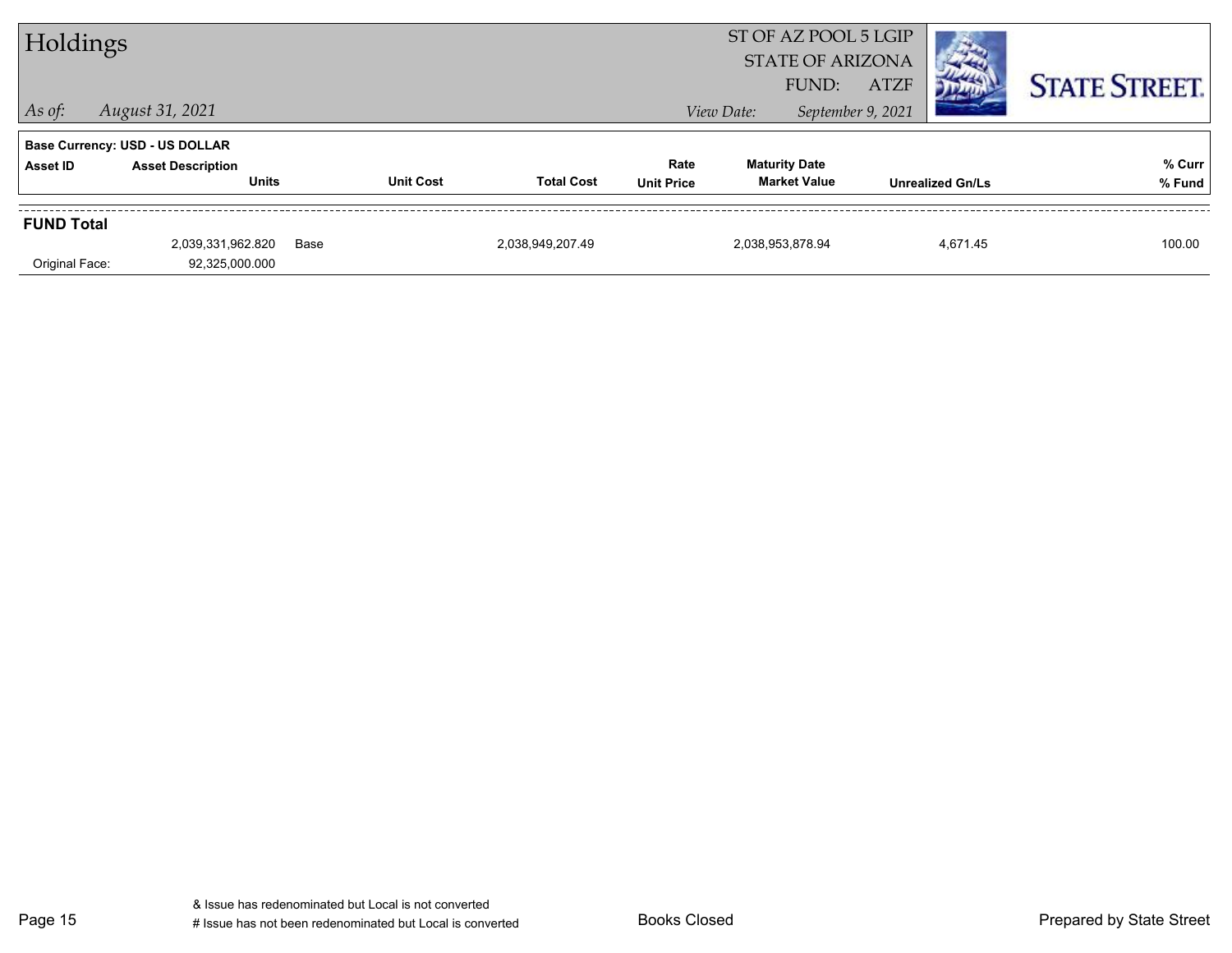# Holdings

## Currency Summary

*As of: August 31, 2021*

#### ST OF AZ POOL 5 LGIP STATE OF ARIZONAATZF FUND:



*View Date:September 9, 2021*

## **Base Currency:USD - US DOLLAR**

|                        |                   |       |                   |                     | % Currency |                         |                          |                           |
|------------------------|-------------------|-------|-------------------|---------------------|------------|-------------------------|--------------------------|---------------------------|
|                        | <b>Units</b>      |       | <b>Total Cost</b> | <b>Market Value</b> | % Fund     | <b>Unreal Sec Gn/Ls</b> | <b>Unreal Curr Gn/Ls</b> | <b>Total Unreal Gn/Ls</b> |
| <b>US DOLLAR</b>       |                   |       |                   |                     |            |                         | Exchange Rate:           | 1.000000                  |
| <b>CASH</b>            |                   |       |                   |                     |            |                         |                          |                           |
|                        | 6,250.020         | Local | 6,250.02          | 6,250.02            | 0.00       | 0.00                    |                          | 0.00                      |
|                        |                   | Base  | 6,250.02          | 6,250.02            | 0.00       | 0.00                    | 0.00                     | 0.00                      |
| <b>CASH EQUIVALENT</b> |                   |       |                   |                     |            |                         |                          |                           |
|                        | 1,940,466,377.080 | Local | 1,940,086,874.81  | 1,940,086,874.81    | 95.15      | 0.00                    |                          | 0.00                      |
|                        |                   | Base  | 1,940,086,874.81  | 1,940,086,874.81    | 95.15      | 0.00                    | 0.00                     | 0.00                      |
| <b>FIXED INCOME</b>    |                   |       |                   |                     |            |                         |                          |                           |
|                        | 98,859,335.720    | Local | 98,856,082.66     | 98,860,754.11       | 4.85       | 4,671.45                |                          | 4,671.45                  |
| Original Face:         | 92,325,000.000    | Base  | 98,856,082.66     | 98,860,754.11       | 4.85       | 4,671.45                | 0.00                     | 4,671.45                  |
| <b>US DOLLAR Total</b> |                   |       |                   |                     |            |                         |                          |                           |
|                        | 2,039,331,962.820 | Local | 2,038,949,207.49  | 2,038,953,878.94    | 100.00     | 4,671.45                |                          | 4,671.45                  |
| Original Face:         | 92,325,000.000    | Base  | 2,038,949,207.49  | 2,038,953,878.94    | 100.00     | 4,671.45                | 0.00                     | 4,671.45                  |
| <b>FUND Total</b>      |                   |       |                   |                     |            |                         |                          |                           |
|                        | 2,039,331,962.820 | Base  | 2,038,949,207.49  | 2,038,953,878.94    | 100.00     | 4,671.45                | 0.00                     | 4,671.45                  |
| Original Face:         | 92,325,000.000    |       |                   |                     |            |                         |                          |                           |
|                        |                   |       |                   |                     |            |                         |                          |                           |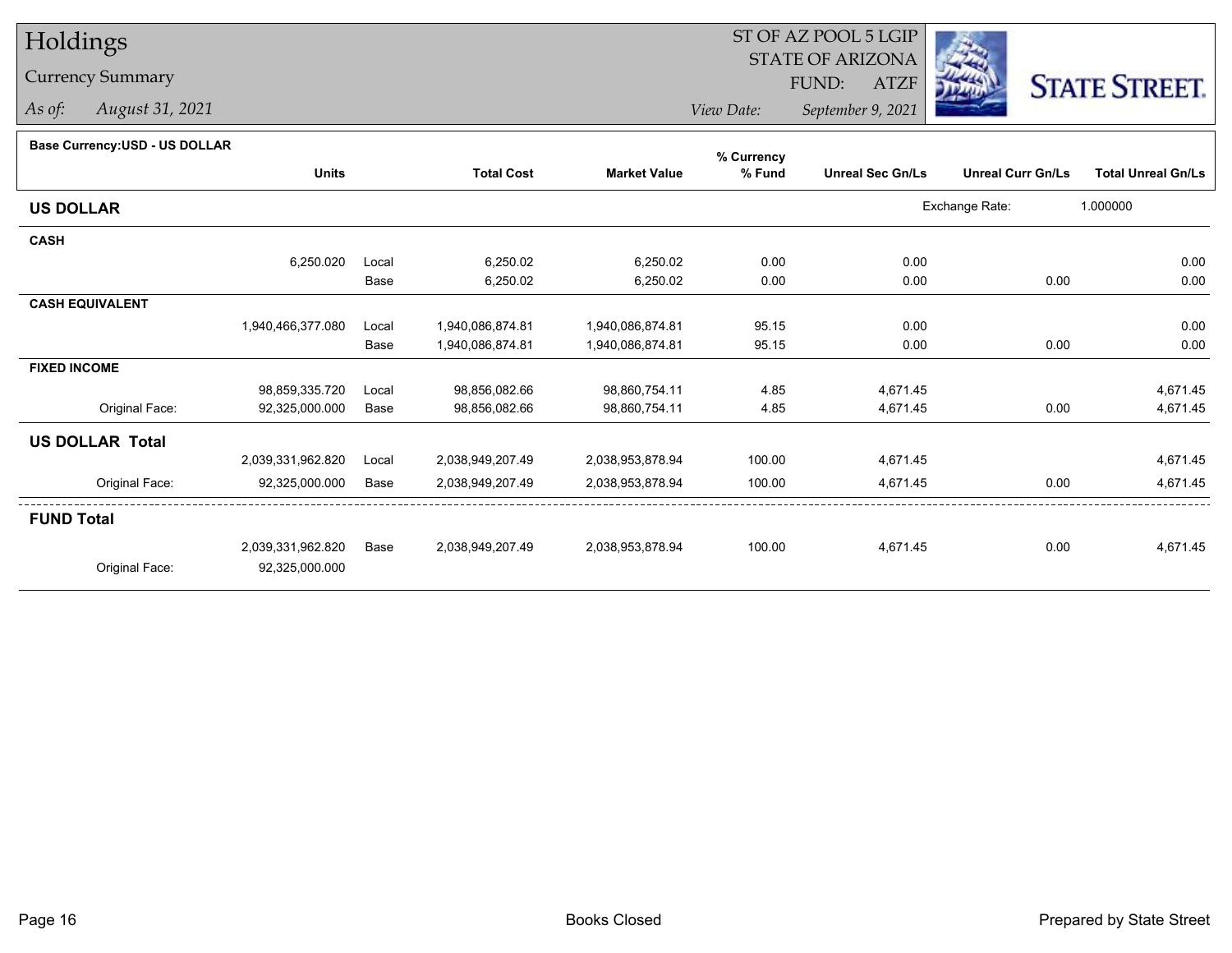| Holdings             |                                       |                   |                     | ST OF AZ POOL 5 LGIP<br>STATE OF ARIZONA |                         |                          |                           |  |  |
|----------------------|---------------------------------------|-------------------|---------------------|------------------------------------------|-------------------------|--------------------------|---------------------------|--|--|
| <b>Asset Summary</b> |                                       |                   |                     |                                          | FUND:<br><b>ATZF</b>    |                          | <b>STATE STREET.</b>      |  |  |
| As of:               | August 31, 2021                       |                   |                     | View Date:                               | September 9, 2021       |                          |                           |  |  |
|                      | <b>Base Currency: USD - US DOLLAR</b> |                   |                     |                                          |                         |                          |                           |  |  |
|                      | <b>Units</b>                          | <b>Total Cost</b> | <b>Market Value</b> | % Fund                                   | <b>Unreal Sec Gn/Ls</b> | <b>Unreal Curr Gn/Ls</b> | <b>Total Unreal Gn/Ls</b> |  |  |
| <b>CASH</b>          |                                       |                   |                     |                                          |                         |                          |                           |  |  |
| <b>US DOLLAR</b>     | 6,250.020                             | 6,250.02          | 6,250.02            | 0.00                                     | 0.00                    | 0.00                     | 0.00                      |  |  |
|                      |                                       |                   |                     |                                          |                         |                          |                           |  |  |
| <b>CASH Total</b>    | 6,250.020                             | 6,250.02          | 6,250.02            | 0.00                                     | 0.00                    | 0.00                     | 0.00                      |  |  |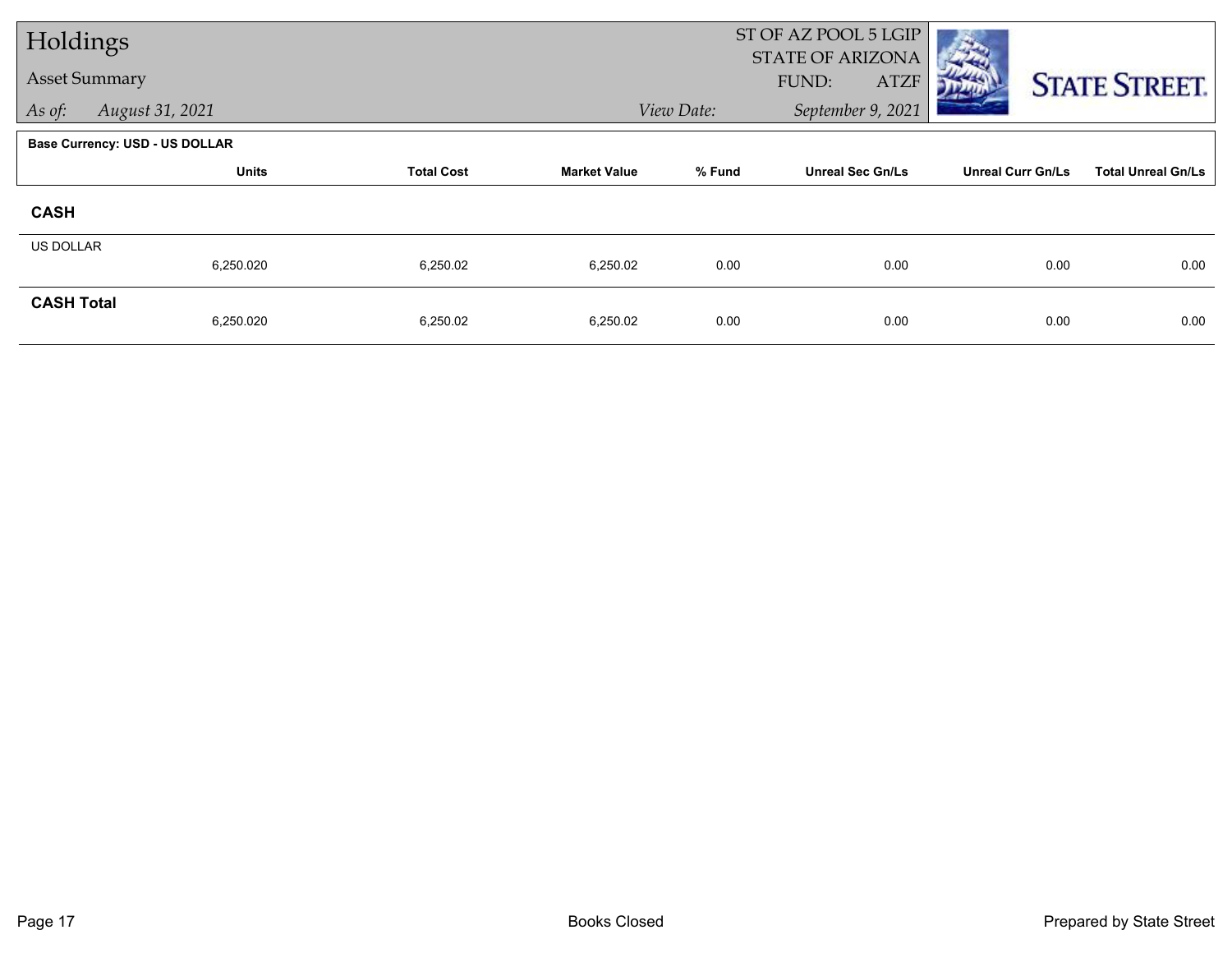| Holdings         |                                       |                   |                     |            | ST OF AZ POOL 5 LGIP<br><b>STATE OF ARIZONA</b> |                          |                           |  |
|------------------|---------------------------------------|-------------------|---------------------|------------|-------------------------------------------------|--------------------------|---------------------------|--|
|                  | <b>Asset Summary</b>                  |                   |                     |            | FUND:<br><b>ATZF</b>                            |                          | <b>STATE STREET.</b>      |  |
| As of:           | August 31, 2021                       |                   |                     | View Date: | September 9, 2021                               |                          |                           |  |
|                  | <b>Base Currency: USD - US DOLLAR</b> |                   |                     |            |                                                 |                          |                           |  |
|                  | <b>Units</b>                          | <b>Total Cost</b> | <b>Market Value</b> | % Fund     | <b>Unreal Sec Gn/Ls</b>                         | <b>Unreal Curr Gn/Ls</b> | <b>Total Unreal Gn/Ls</b> |  |
|                  | <b>CASH EQUIVALENT</b>                |                   |                     |            |                                                 |                          |                           |  |
| <b>US DOLLAR</b> |                                       |                   |                     |            |                                                 |                          |                           |  |
|                  | 1,940,466,377.080                     | 1,940,086,874.81  | 1,940,086,874.81    | 95.15      | 0.00                                            | 0.00                     | 0.00                      |  |
|                  | <b>CASH EQUIVALENT Total</b>          |                   |                     |            |                                                 |                          |                           |  |
|                  | 1,940,466,377.080                     | 1,940,086,874.81  | 1,940,086,874.81    | 95.15      | 0.00                                            | 0.00                     | 0.00                      |  |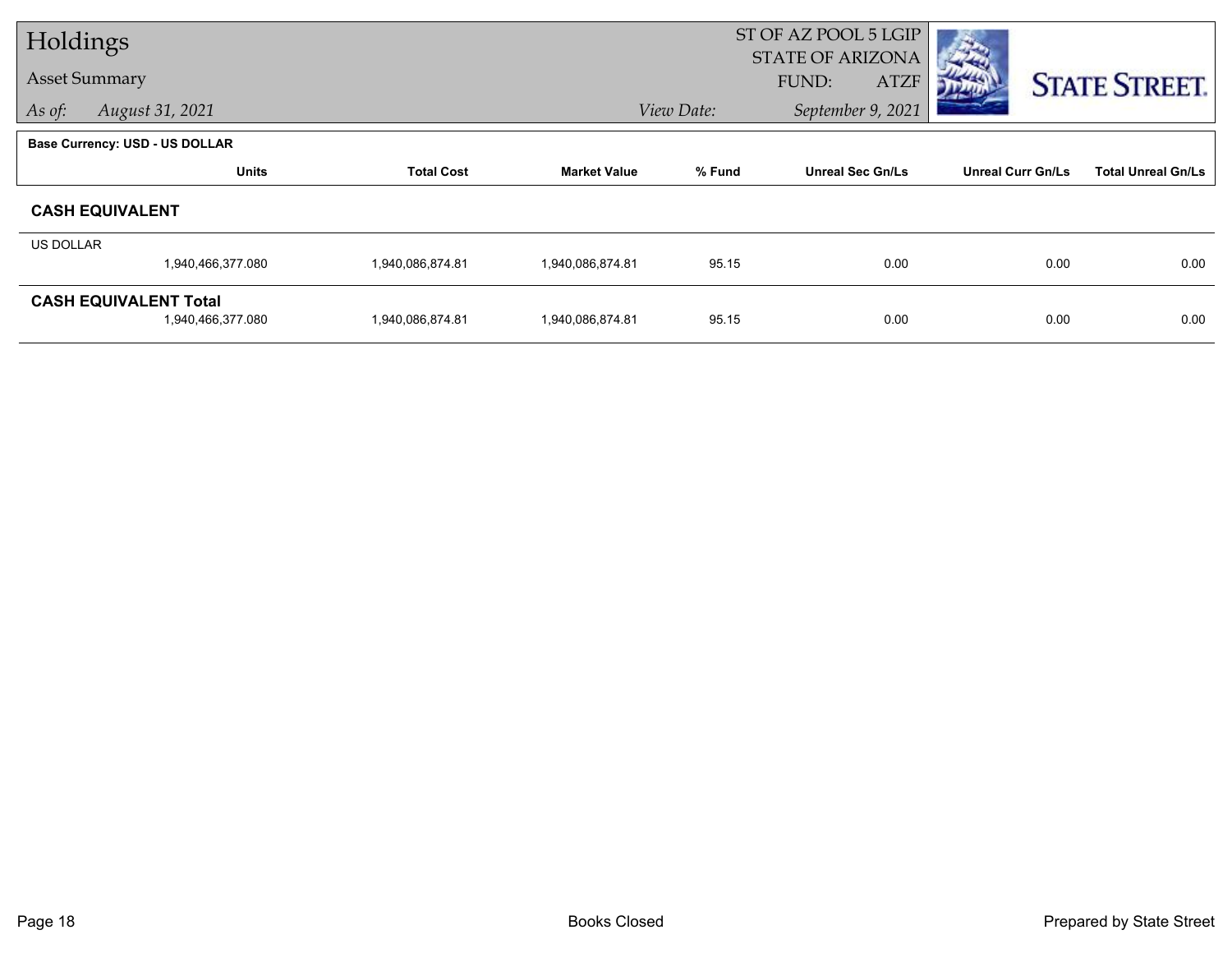| Holdings                  |                                       |                   |                     |            | ST OF AZ POOL 5 LGIP    |                          |                           |  |  |
|---------------------------|---------------------------------------|-------------------|---------------------|------------|-------------------------|--------------------------|---------------------------|--|--|
|                           | <b>Asset Summary</b>                  |                   |                     |            | <b>STATE OF ARIZONA</b> |                          |                           |  |  |
|                           |                                       |                   |                     |            | FUND:<br><b>ATZF</b>    |                          | <b>STATE STREET.</b>      |  |  |
| As of:                    | August 31, 2021                       |                   |                     | View Date: | September 9, 2021       |                          |                           |  |  |
|                           | <b>Base Currency: USD - US DOLLAR</b> |                   |                     |            |                         |                          |                           |  |  |
|                           | <b>Units</b>                          | <b>Total Cost</b> | <b>Market Value</b> | % Fund     | <b>Unreal Sec Gn/Ls</b> | <b>Unreal Curr Gn/Ls</b> | <b>Total Unreal Gn/Ls</b> |  |  |
|                           | <b>FIXED INCOME</b>                   |                   |                     |            |                         |                          |                           |  |  |
| <b>US DOLLAR</b>          |                                       |                   |                     |            |                         |                          |                           |  |  |
|                           | 98,859,335.720                        | 98,856,082.66     | 98,860,754.11       | 4.85       | 4,671.45                | 0.00                     | 4,671.45                  |  |  |
| <b>FIXED INCOME Total</b> |                                       |                   |                     |            |                         |                          |                           |  |  |
|                           | 98,859,335.720                        | 98,856,082.66     | 98,860,754.11       | 4.85       | 4,671.45                | 0.00                     | 4,671.45                  |  |  |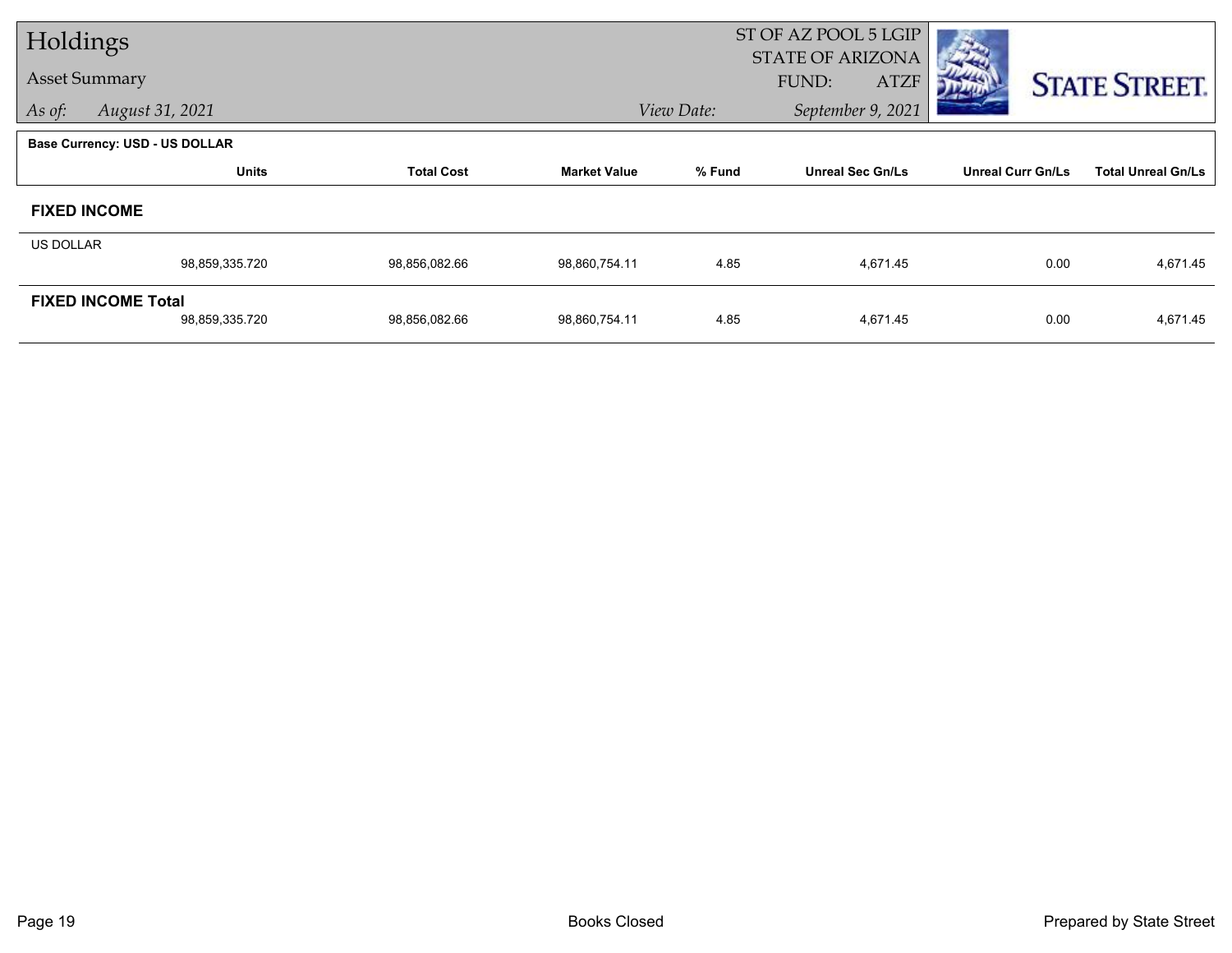| Holdings          |                                                    |                   |                     |        | ST OF AZ POOL 5 LGIP<br><b>STATE OF ARIZONA</b> |                          |                           |
|-------------------|----------------------------------------------------|-------------------|---------------------|--------|-------------------------------------------------|--------------------------|---------------------------|
|                   | <b>Asset Summary</b>                               |                   |                     |        |                                                 | <b>STATE STREET.</b>     |                           |
| As of:            | September 9, 2021<br>View Date:<br>August 31, 2021 |                   |                     |        |                                                 |                          |                           |
|                   | <b>Base Currency: USD - US DOLLAR</b>              |                   |                     |        |                                                 |                          |                           |
|                   | Units                                              | <b>Total Cost</b> | <b>Market Value</b> | % Fund | <b>Unreal Sec Gn/Ls</b>                         | <b>Unreal Curr Gn/Ls</b> | <b>Total Unreal Gn/Ls</b> |
| <b>FUND Total</b> |                                                    |                   |                     |        |                                                 |                          |                           |
|                   | 2,039,331,962.820                                  | 2,038,949,207.49  | 2.038.953.878.94    | 100.00 | 4.671.45                                        | 0.00                     | 4,671.45                  |